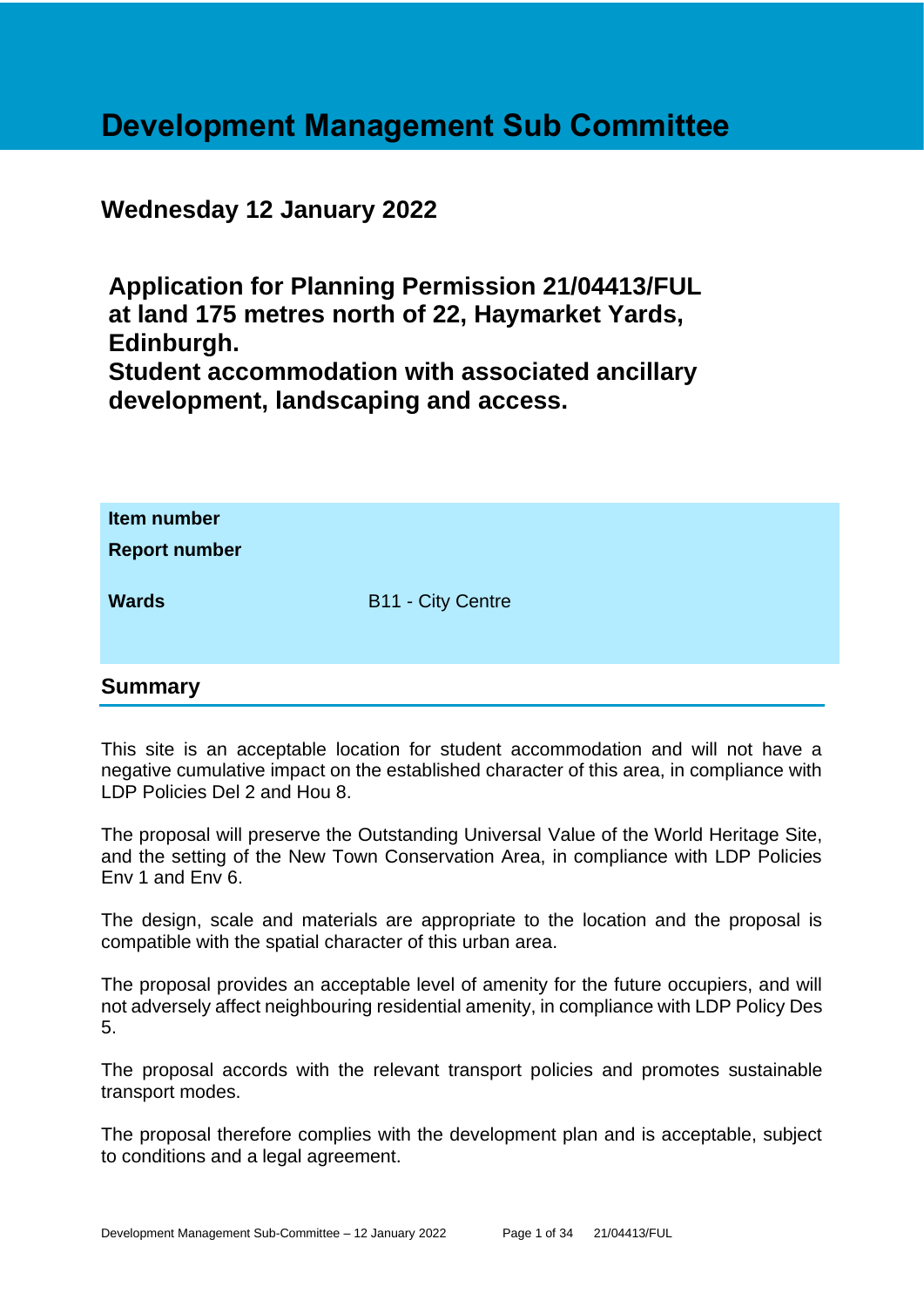The proposal complies with the policy principles of sustainable development set out in Scottish Planning Policy (SPP) and there are no other material considerations which outweigh this conclusion.

### **Outcome of previous Committee**

This application was previously considered by Committee on 08.12.2021

#### **Links**

| <b>Policies and guidance for</b><br>this application | LDPP, LDEL01, LDEL02, CRPWHS, LDES01,<br>LDES03, LDES04, LDES05, LDES06, LHOU08,<br>LTRA02, LTRA03, LTRA04, LEN22, LEN21, |
|------------------------------------------------------|---------------------------------------------------------------------------------------------------------------------------|
|                                                      | LHOU04, LDES11, LEN01, LEN06, CRPNEW,                                                                                     |
|                                                      | LDES02, NSG, NSGD02, NSGSTU, SPP,                                                                                         |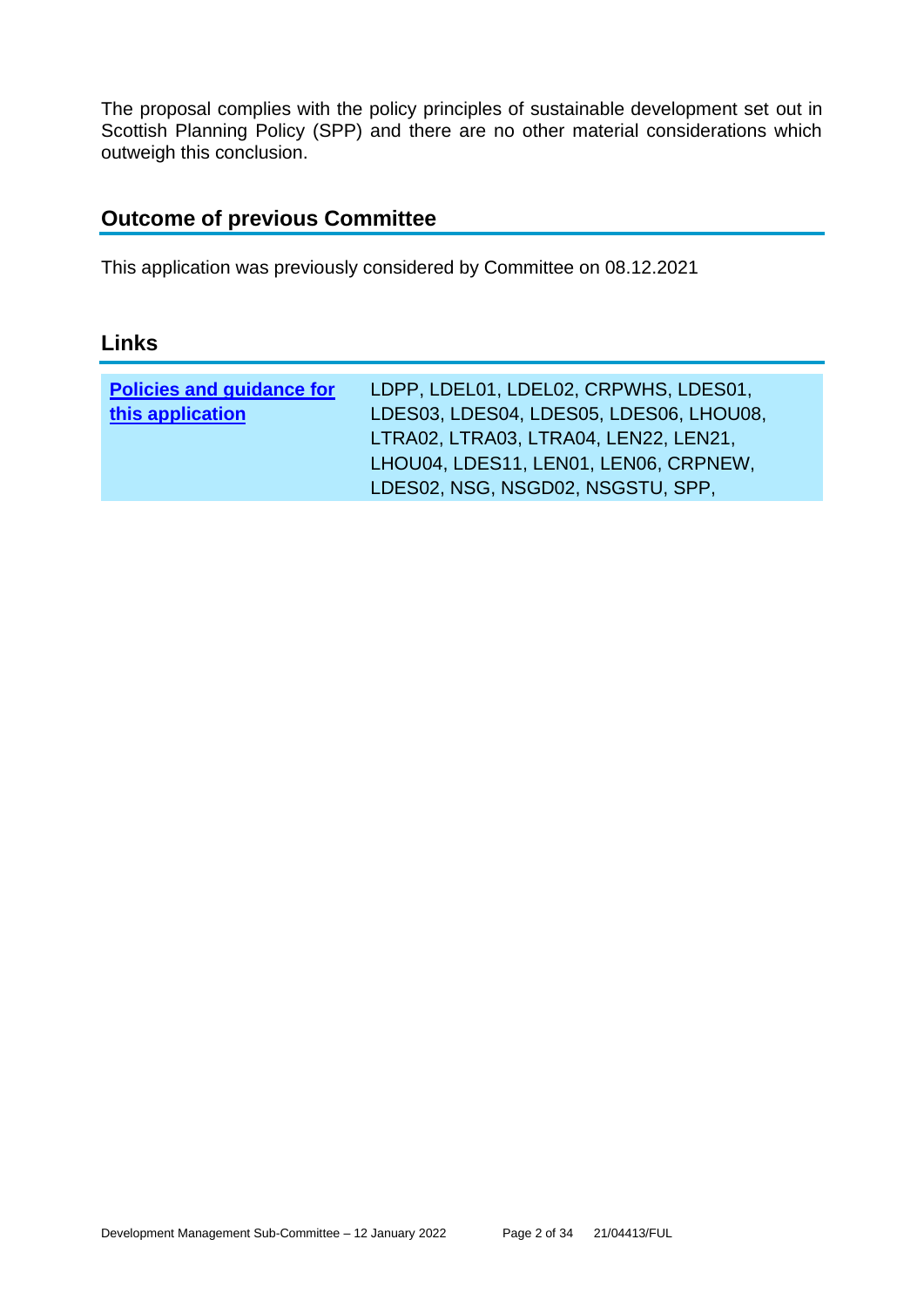# **Report**

# **Application for Planning Permission 21/04413/FUL at land 175 metres north of 22, Haymarket Yards, Edinburgh. Student accommodation with associated ancillary development, landscaping and access.**

#### **Recommendations**

**1.1** It is recommended that this application be Granted subject to the details below.

#### **Background**

#### **2.1 Site description**

The application site is an area of vacant land located between Haymarket Terrace, Haymarket Yards and Devon Place.

To the north of the site is Apex House, which is a purpose built office building. This building has a stepped profile up to 8 storeys. To the south is two modern office developments- Interpoint building and the three storey Elgin House. Five storey residential properties lie to the north east of the site.

The topography of the site is relatively flat. There is approximately 3 metres of a difference in level between Devon Place and the south west corner of the application site.

Within 200 metres of the site is Haymarket railway station, the tram stop as well as bus stops and taxi ranks.

The UNESCO Edinburgh World Heritage Site is located to the north separated by Apex House and Haymarket Terrace.

#### **2.2 Site History**

08 Feb 2018 Granted planning permission for the erection of student housing with associated ancillary development including landscaping and access works (as amended) (planning reference 16/04400/FUL).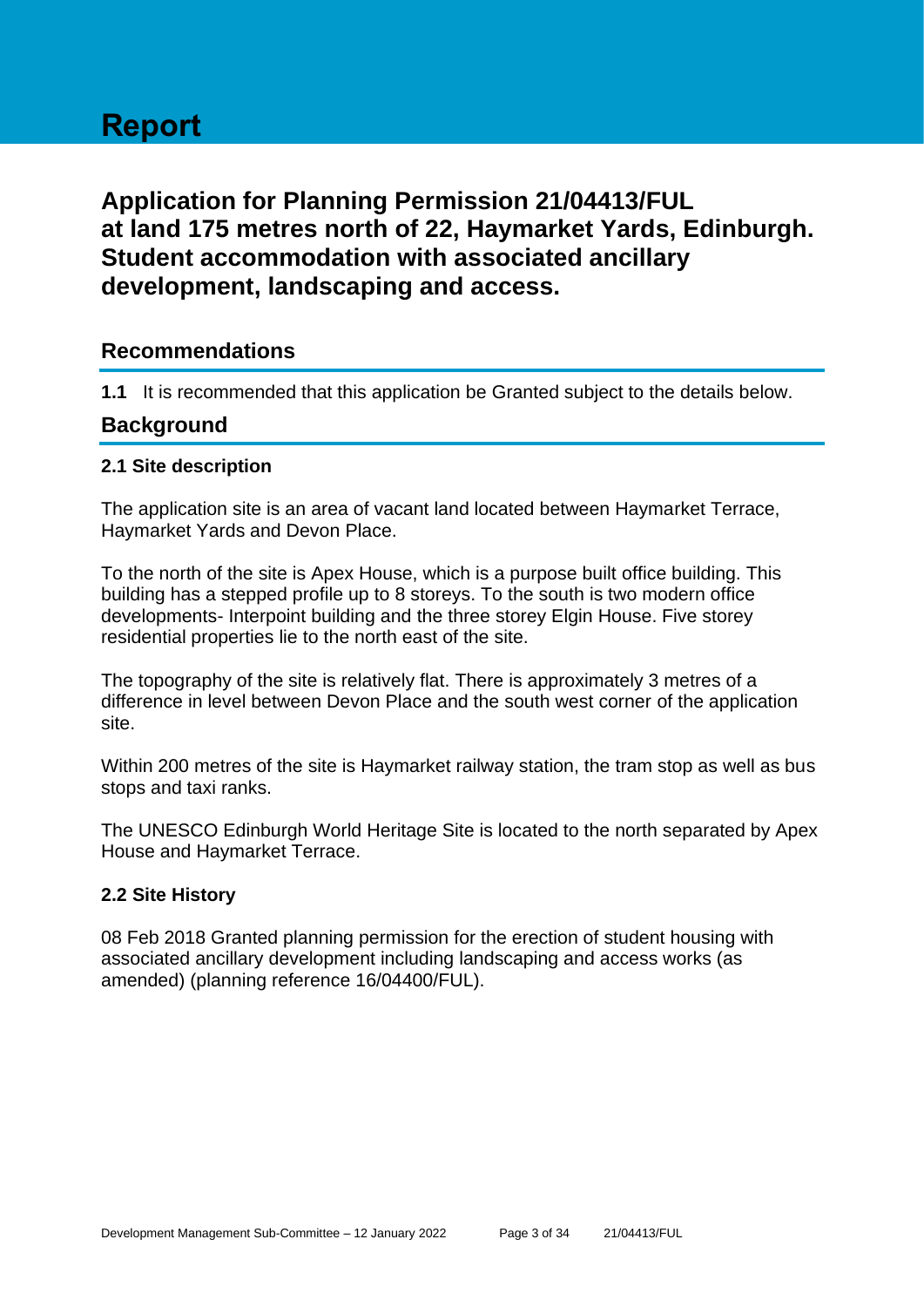#### **Main report**

#### **3.1 Description Of The Proposal**

The application is for a 153-bed student accommodation block.

Accommodation comprises of 153 studio rooms with the following breakdown:-

- − 118 x 19.7 sq.m studio;
- − 22 x 20 sq.m studio;
- − 6 x 21 sq.m studio and
- − 7 x 24.6 sq.m studio.

The facility will also provide an entrance lounge area, cinema, study spaces, dining room and gym, with 324 sq.m of internal amenity space.

External amenity space is proposed, including a 467 sq.m under croft courtyard on the eastern side with flexible seating and hard and soft landscaping. A 177 sq.m roof terrace is proposed on the fourth-floor roof with seating, a pergola and planting. There will be a private garden measuring 70 sq.m at ground level on the western side of the building which is predominantly screened from neighbouring properties and accessed by a pedestrian path that runs along the southern boundary.

The proposed block is a linear shape varying from one to eight storeys in height, with the highest portion to the lowest section running east to west.

The proposed material palate includes light and dark facing brick, dark curtain walling and glass panels, contrasting metal coping, metal cladding, dark framed windows and glass balustrades. The sub-station and cycle store will be dark coloured facing brick and light metal cladding.

The main access to the site will be from Haymarket Yards where the main entrance to the building can be accessed. There is no access to the site from Devon Place.

The applicant proposes a zero car parking development and proposes cycle parking for 154 bikes in three locations within the site. This includes provision for 106 (two-tier rack) spaces within an integrated storage room at the main entrance, accessed via a path to the south of the building. A further 30 (two tier rack) spaces are provided within in a secure cycle store next to the vehicular entrance and footway into the site. A further nine Sheffield stands will accommodate 18 cycles. These will be covered and located within the under croft area to the front of the building.

Waste storage will be integrated centrally in development and can accessed by a path that runs along the northern boundary. Waste/refuse is proposed to be delivered to the service area to front of the building (east), where refuse vehicles can collect/pickup.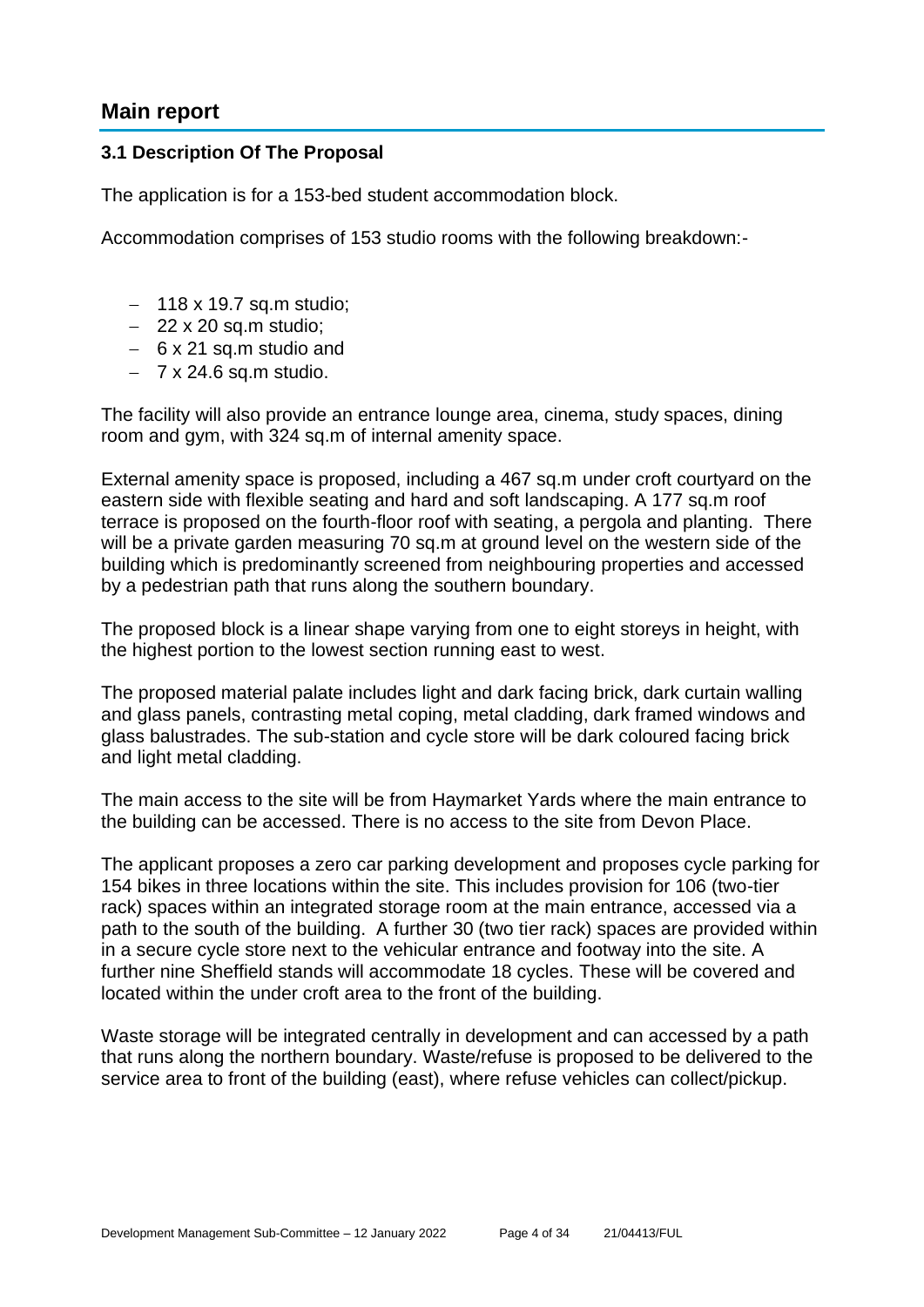#### **Supporting Statements**

The following information was submitted in support of the application:

- − PAC Report;
- − Planning Statement;
- − Design and Access Statement;
- − Noise Impact Assessment;
- − Daylight, Sunlight and Privacy Report;
- − Drainage Strategy;
- − Phase 2 Site Investigation;
- − Sustainability Statement;
- − Student Management Plan;
- − Transport Statement and
- − Travel Plan.

These documents are available to view on the Planning and Building Standards online services.

#### **3.2 Determining Issues**

This report will consider the proposed development under Sections 25 and 37 of the Town and Country Planning (Scotland) Act 1997 (the 1997 Act):

Do the proposals comply with the development plan?

If the proposals do comply with the development plan, are there any compelling material considerations for not approving them?

If the proposals do not comply with the development plan, are there any compelling material considerations for approving them?

In the assessment of material considerations this report will consider:

- the Scottish Planning Policy presumption in favour of sustainable development, which is a significant material consideration due to the development plan being over 5 years old;

- − equalities and human rights;
- − public representations and
- − any other identified material considerations.

#### **3.3 Assessment**

To address these determining issues, the Committee needs to consider whether:

- a) the proposed development is acceptable in principle in this location;
- b) the proposed development will have a harmful impact upon the UNESCO World Heritage Site and the New Town Conservation Area;
- c) the scale, design and materials are acceptable;
- d) the proposal will provide satisfactory amenity for future residents and if the proposal will adversely affect neighbouring amenity;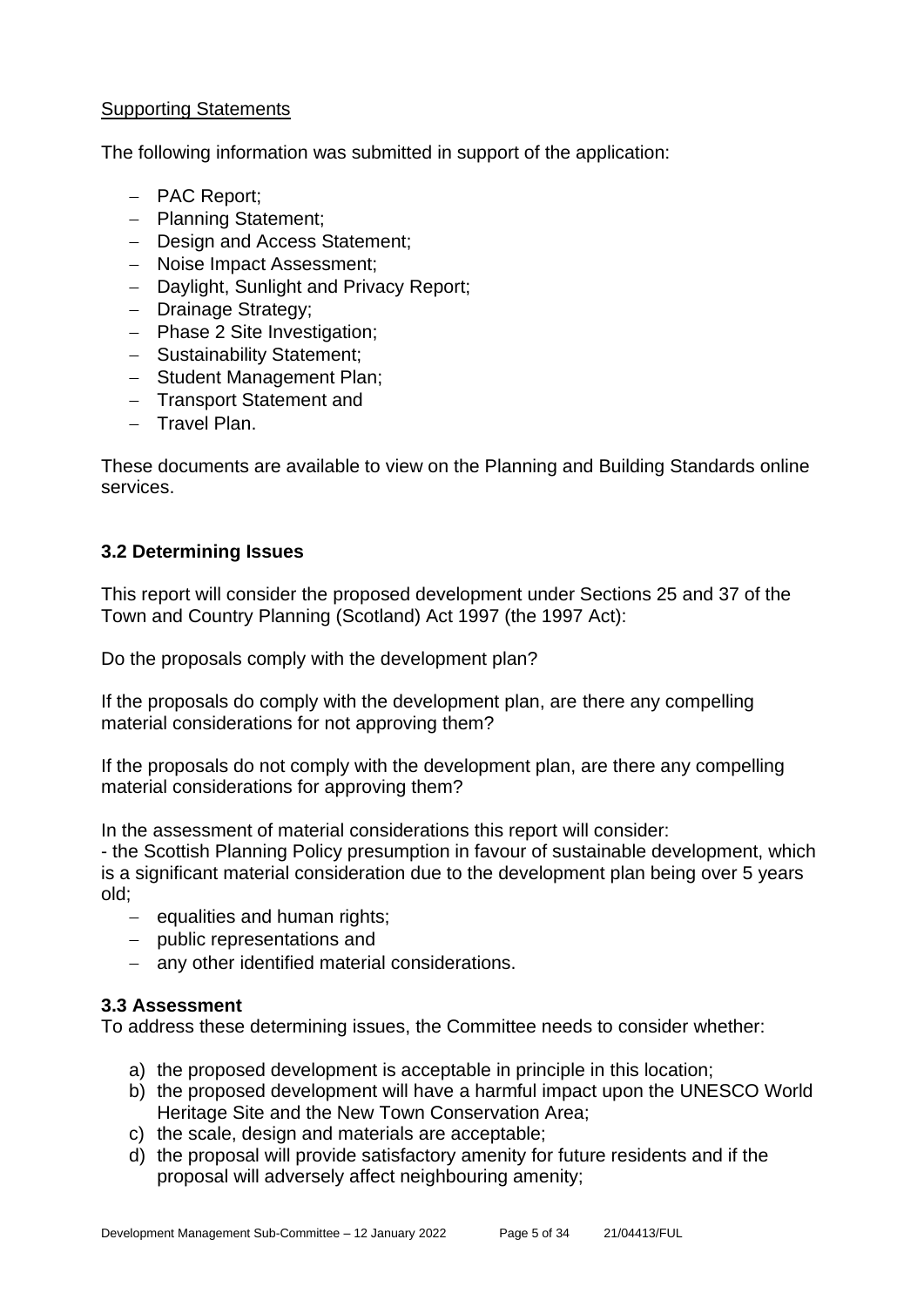- e) the proposal will have any road safety implications;
- f) the necessary infrastructure to support the development is secured;
- g) the proposal will have an adverse impact upon air quality;
- h) any flooding and surface water management issues have been addressed;
- i) the proposal will have any archaeological implications;
- j) the proposal is sustainable;
- k) any other material considerations are considered;
- l) the proposal has any implications on equalities and human rights and
- m) any issues raised in public comments are have been addressed.

#### a) Principle of Development

The site is located in the City Centre and Urban Area as designated under Edinburgh Local Development Plan (LDP).

Policy Del 2 (City Centre), supports proposals for comprehensive development schemes which accord with the provisions of the relevant site development brief or guidance, and that the use should be suitable for the site, its characteristics, and level of accessibility.

The proposed development is an appropriate use for the site. It maximises the potential of the site by providing a high-density development where both local and national transport links are easily accessible, and is within close proximity to local amenities and services.

The wider Haymarket area is undergoing significant redevelopment; with major office and commercial developments currently under construction in the locality. Student accommodation in this mixed use area will contribute to a sustainable community.

#### **Student Housing**

LDP Policy Hou 8 (Student Housing) has two requirements for assessing student accommodation. Part a) specifies that proposals must be in a suitable location in relation to university and college facilities, and be well connected by means of walking, cycling or public transport. Part b) states that development must not lead to an excessive concentration of student accommodation or transient population in the locality to an extent that would adversely affect the area and its established residential amenity or character.

The Council's Non-Statutory Student Housing Guidance re-enforces and expands upon the requirements of policy Hou 8 and identifies that student accommodation needs should be met in well managed and regulated schemes where possible.

#### *Location of student housing*

The application site does not share a boundary with a university or college campus and the application site is not greater than 0.25 hectares.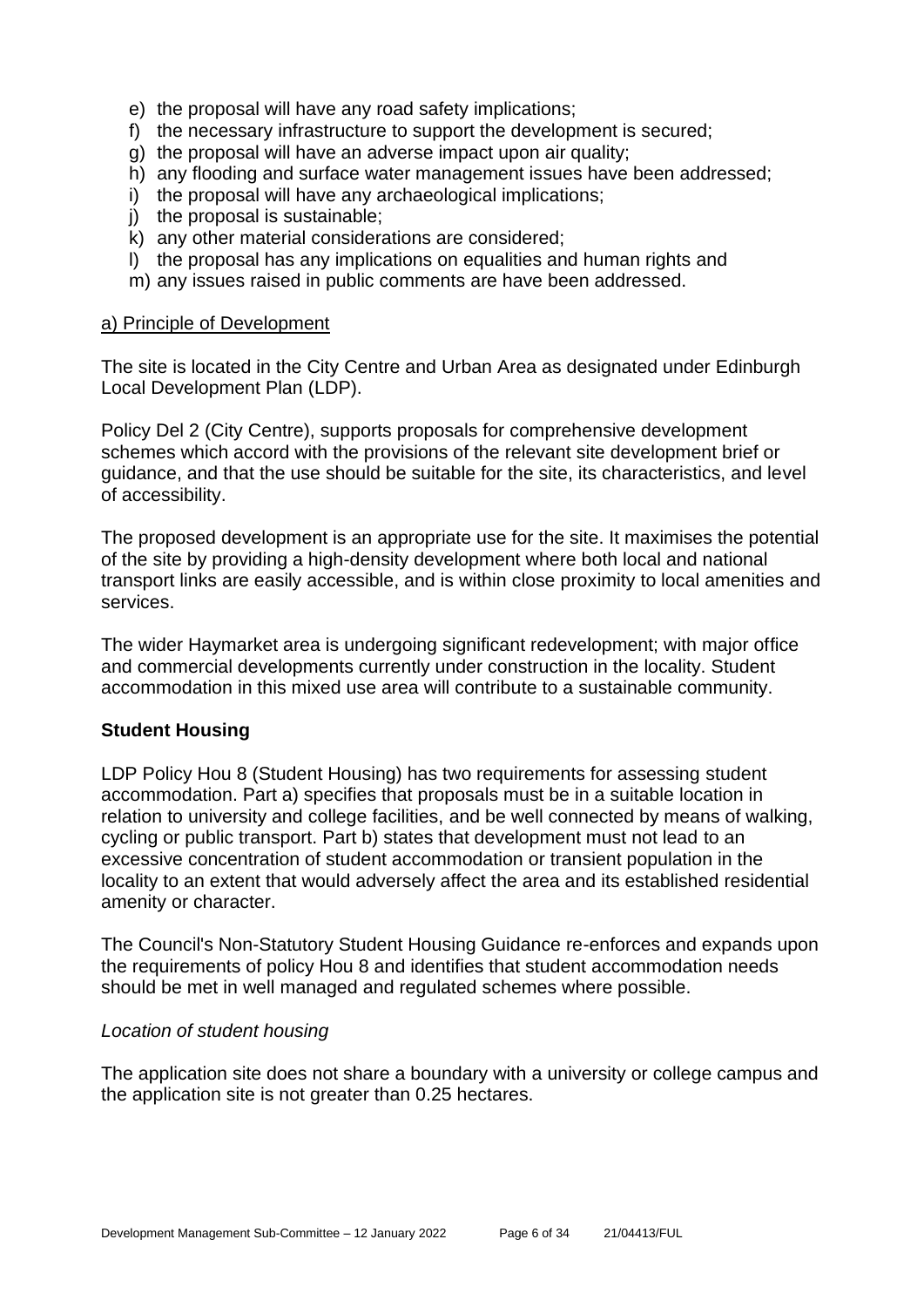The site is located 200 metres from the Haymarket Public Transport Interchange. Although it is not adjacent to (immediately next to) a main university campus, it is within easy walking or cycling distance to the University of Edinburgh's George Square (approximately 1.1 miles), Edinburgh College of Art (0.8 miles) and Napier at Merchiston (1.3 miles).

The principle of the site as a suitable location for student accommodation has already been established, and the use is suitable for the site, its characteristics, and level of accessibility in line with LDP policies Del 2 and Hou 8 part (a).

#### *Concentration of student housing*

Criteria (b) of policy Hou 8 of the LDP limits concentration of student housing where it would have an adverse impact on the maintenance of balanced communities or the established character and residential amenity on a locality. The Student Housing Guidance provides further guidance in this respect.

The wider area has seen an increase in the number of purpose-built student accommodation but within the immediate context of Haymarket Terrace the established character of this area is a mix of residential and commercial uses.

The census data on full time student numbers illustrated within the supplementary guidance shows there is not a high concentration of students within this area. The 2020 student figures are calculated by assuming all PBSA built since the 2011 Census is operating at full capacity. Considering existing and approved PBSA schemes in the area, the addition of this proposal would result equate to a 39% student population. This would not constitute an excessive concentration.

The additional student accommodation provided on this small site will not result in a negative cumulative impact on the established character of this area. As such, the development will continue to deliver accommodation in keeping with its surrounds and will not lead to a transient population in this part of the city, satisfying part b) of the policy.

Overall, the erection of student accommodation would not result in an excessive concentration of student housing in the area and is accessible to the university and college facilities.

LDP Hou 4 (Density) seeks an appropriate density of development having regard to its characteristics and those of the surrounding area, the need to create an attractive residential environment, accessibility and its impact upon local facilities.

The proposal provides for high-density development on this site which will occupy much of the constrained site.

Its density is compatible with the higher densities being achieved on brownfield sites in the immediate area. It is also appropriate to consider that this is a site located within the urban area, close to the city centre with good public transport accessibility. As such, the principle of high-density development is supported and in compliance with Policy Hou 4.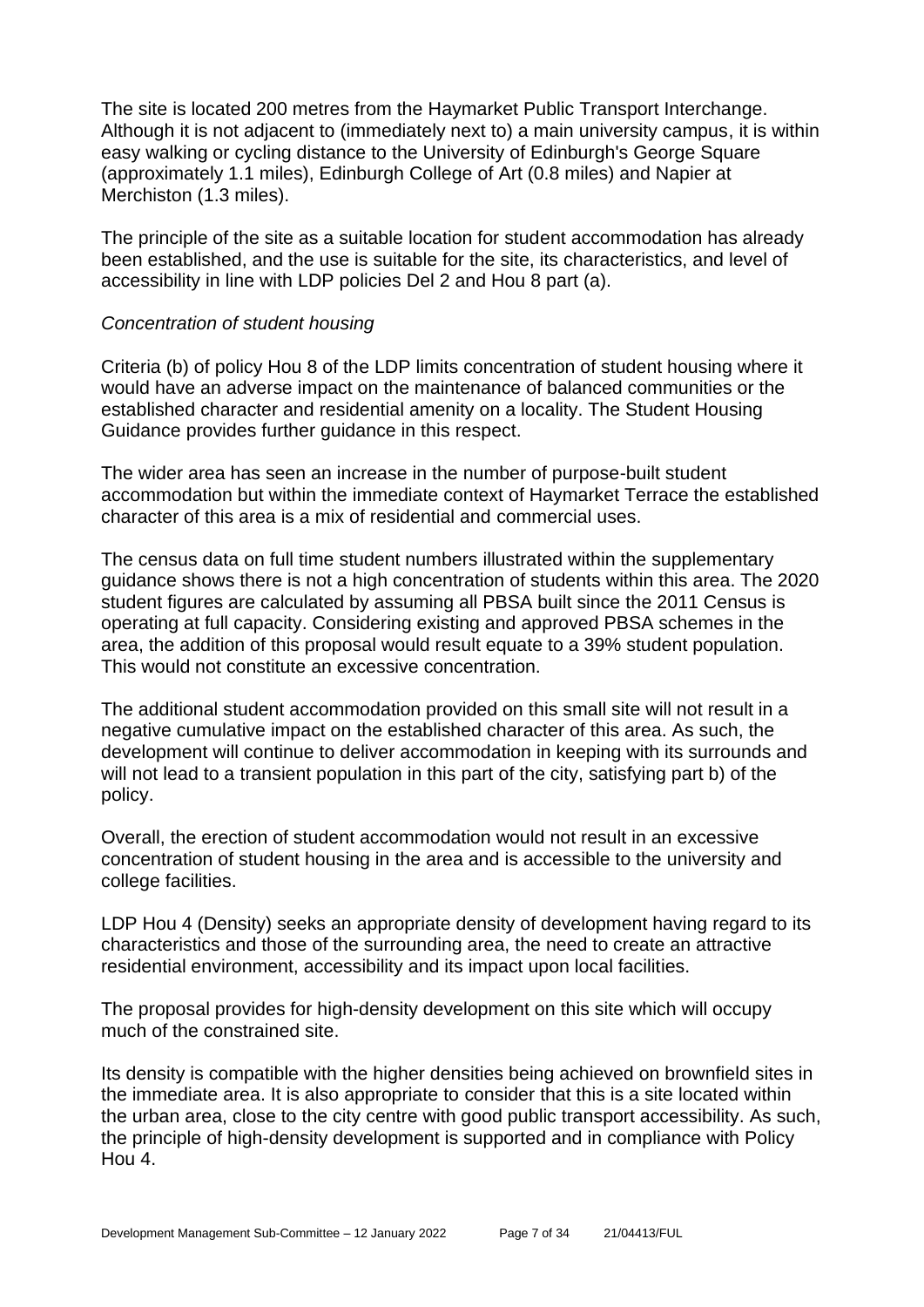#### b) UNESCO World Heritage Site and New Town Conservation Area

#### *Old and New Town World Heritage Site*

The Old and New Town World Heritage site lies to the north of the site. Haymarket Terrace and existing development including Apex House separate the application site from the heritage site's boundary.

LDP Policy Env 1 (World Heritage Sites) states development which would harm the qualities which justified the inscription of the Old and New Towns of Edinburgh as World Heritage Sites or would have a detrimental impact on a Site's setting will not be permitted. This policy requires development to respect and protect the outstanding universal values of the World Heritage Sites and their settings. Setting may include sites in the immediate vicinity, viewpoints identified in the key views study and prominent landscape features throughout the city.

The inscription reasons are set out in the Edinburgh World Heritage Site Management Plan as follows:

The Old and New Towns of Edinburgh World Heritage Site (WHS) met two criteria -

Criterion (ii) - Have exerted great influence, over a span of time or within a cultural area of the world, on developments in architecture, monumental arts, or town planning and landscape design. The successive planned extensions of the New Town, and the high quality of its architecture, set standards for Scotland and beyond, and exerted a major influence on the development of urban architecture and town planning throughout Europe, in the 18th and 19th centuries.

Criterion (iv) - Be an outstanding example of a type of building or architectural ensemble or landscape which illustrates (a) significant stage(s) in human history.

Due to the scale and siting within the context of surrounding existing modern development, the proposal will not adversely impact on the setting of the World Heritage Site. Key view analysis is addressed in the design section of this report. The proposal will preserve the Old and New Town World Heritage Site's outstanding universal value, in compliance with Policy Env 1.

#### *New Town Conservation Area*

The New Town Conservation Area boundary falls to the north of the site, separated by existing development along Haymarket Terrace.

The New Town Conservation Area Character Appraisal states that the area is typified by the formal plan layout, spacious stone built terraces, broad streets and an overall classical elegance. The buildings are of a generally consistent three storey and basement scale, with some four storey corner and central pavilions.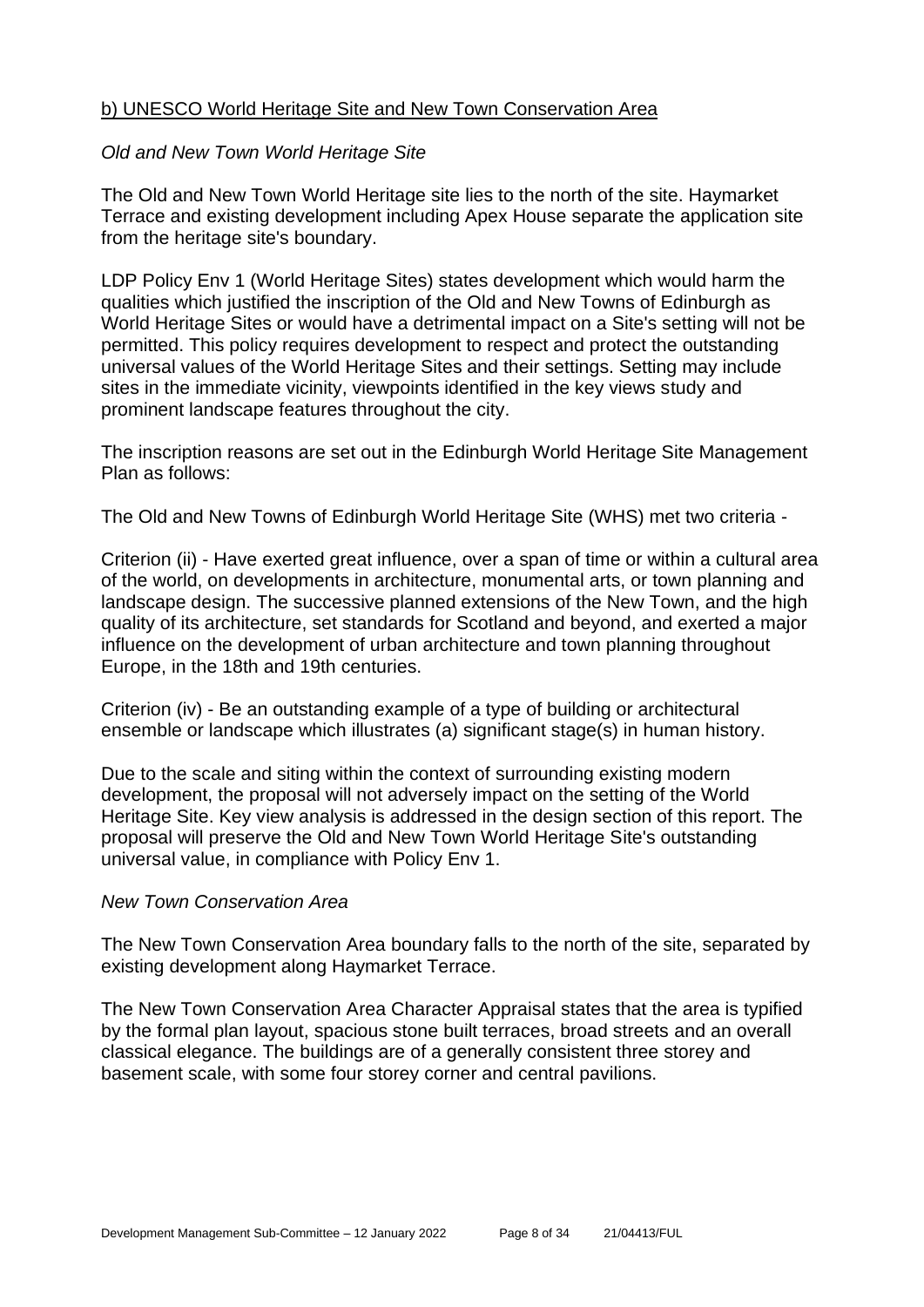LDP Policy Env 6 (Conservation Areas - Development) states development within a conservation area or affecting its setting will be permitted which:

a) preserves or enhances the special character or appearance of the conservation area and is consistent with the relevant conservation area character appraisal;

b) preserves trees, hedges, boundary walls, railings, paving and other features which contribute positively to the character of the area; and

c) demonstrates high standards of design and utilises materials appropriate to the historic environment. Planning applications should be submitted in a sufficiently detailed form for the effect of the development proposal on the character and appearance of the area to be assessed.

Given its distance to the conservation area boundary, along with its siting within the context of existing modern development, the proposal will not adversely impact on the conservation area. The proposal provides for a high quality contemporary design that is in keeping with the character of the immediate and wider Haymarket area, and preserves the setting of the nearby conservation area. The proposed material pallette aims to respect the industrial heritage of the site through the inclusion of brick.

The proposal preserves the setting of the New Town Conservation Area, in compliance with LDP Policy Env 6.

#### c) Scale, design and materials

LDP Policy Des 1 (Design Quality and Context) supports new development where the design reflects the positive characteristics of the area. LDP Policy Des 3 (Development Design) requires that existing characteristics worthy of retention have been identified and enhanced through its development design. LDP Des 4 (Design- impact on Setting) requires new development proposals to have similar characteristics to the surrounding urban grain, paying close attention to scale, height and positioning of buildings, materials and detailing.

The Edinburgh Design Guidance (EDG) sets out key aims for new development to have a positive impact to the immediate surroundings, through its height and form; scale and proportions; positioning of the buildings and site materials and detailing.

The surrounding area is of mixed character which varies in style and material palette with no prominent architectural style in the area. There is a mix of modern and post war in the area.

#### *Height and Massing*

Following pre-application discussions, the height of the proposed building was reduced. The scale and massing of the proposed building has been designed to respond to the immediate context of the site, and this has been achieved by splitting the building's mass. The proposed building will rise to eight storeys, sitting in between the eight storey Apex House to the north and the three storey Elgin House to the south.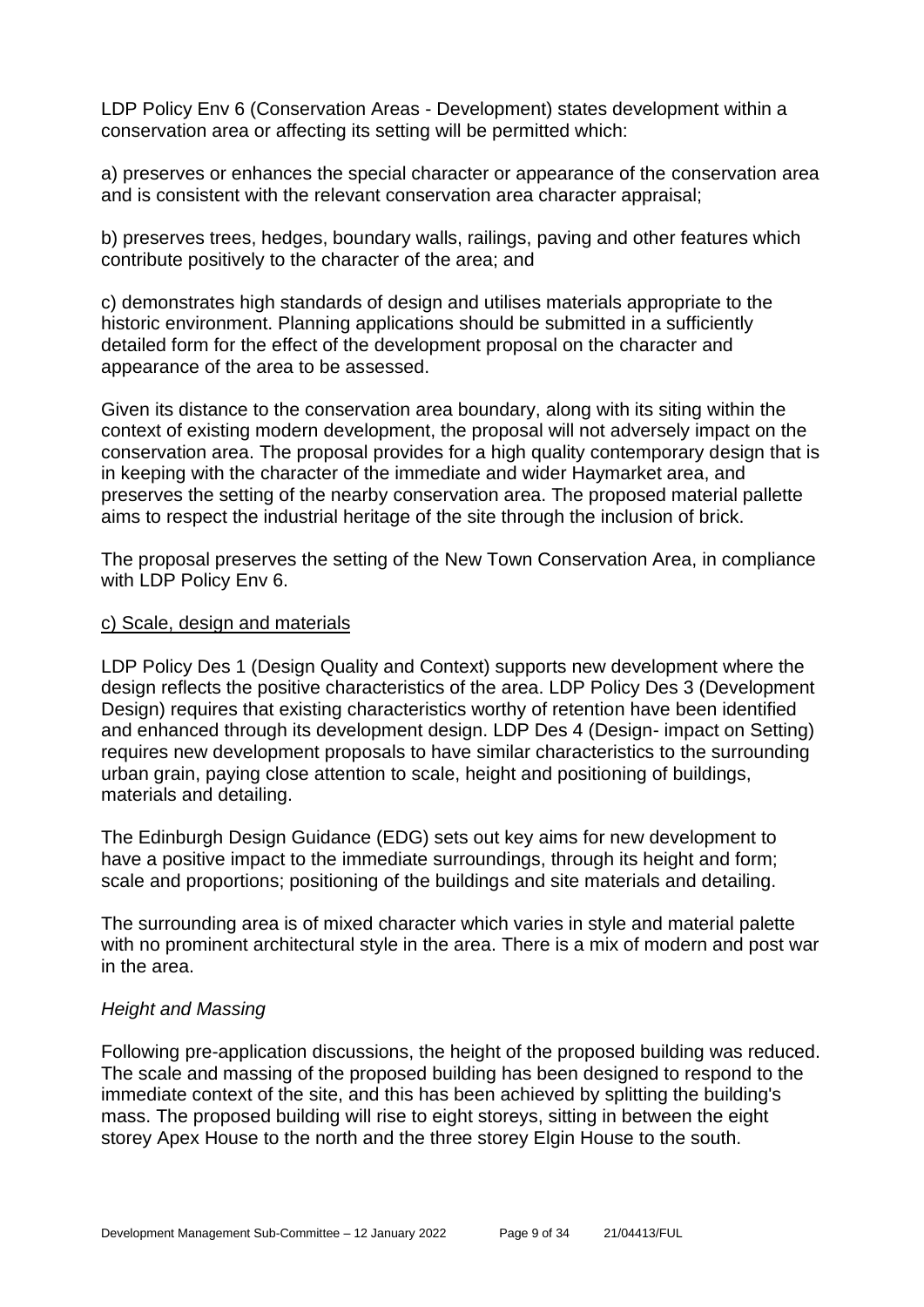The highest part of the building is over the main entrance which is located to the east via a double height cantilevered entrance space. This portion of the building rises to eight storeys with a vertical emphasis to the elevation. The alignment of this height is situated to respond to the neighbouring Apex House, which sits 4 metres above the proposed development, and by letting the building blend into the commercial massing of Haymarket Terrace /Haymarket Yards.

Running east to west, the central portion of the building drops down to four storeys with the upper floors of the south and western elevation creating a more horizontal elevational emphasis. The building then drops to one storey on the western boundary where there is lower massing to the western edge that faces on to Devon Place. This responds to the context at this location, where properties are generally two to three storeys. The building's edge has also been set back at level's 1-3 and 4-6 to mitigate the impact upon these residential properties.

The proposed scale responds to high buildings along Haymarket Terrace stepping down towards the south and the railway line.

A study of long views was submitted as part of the application and confirm that the proposal will not impact upon any protected views in line with LDP Des 11 (Tall Buildings). Furthermore, local view illustrations have been submitted to show the proposed development in the context of its surrounds, and the development will not appear visually incongruous within the streetscene.

Overall, the development provides a transition between Apex House and Elgin House. This approach contributes to the urban form by filling the existing void. Whilst high, the positioning and approach to massing ensures the proposed building will fit in with the existing and future context of the area.

#### *Design, form and materials*

The proposal is an appropriate design solution to a challenging site. The architectural style of the building is contemporary and allows this building to sit comfortably within its context against other modern buildings.

Gable ends created by the changes in massing provide glazed areas which will allow for framed views to the west and east. The application of a vertical rhythm to the main facade informs the location of openings.

In terms of materials, the application proposes a palette of high quality contemporary materials which is appropriate for the design and form of the building, and sits within the context of adjacent buildings. The use of brick is in keeping with neighbouring buildings and local context, drawing reference upon to the industrial heritage of the site.

The articulation of materials on the elevations is successful in creating texture and visually reducing the overall massing of the elevations.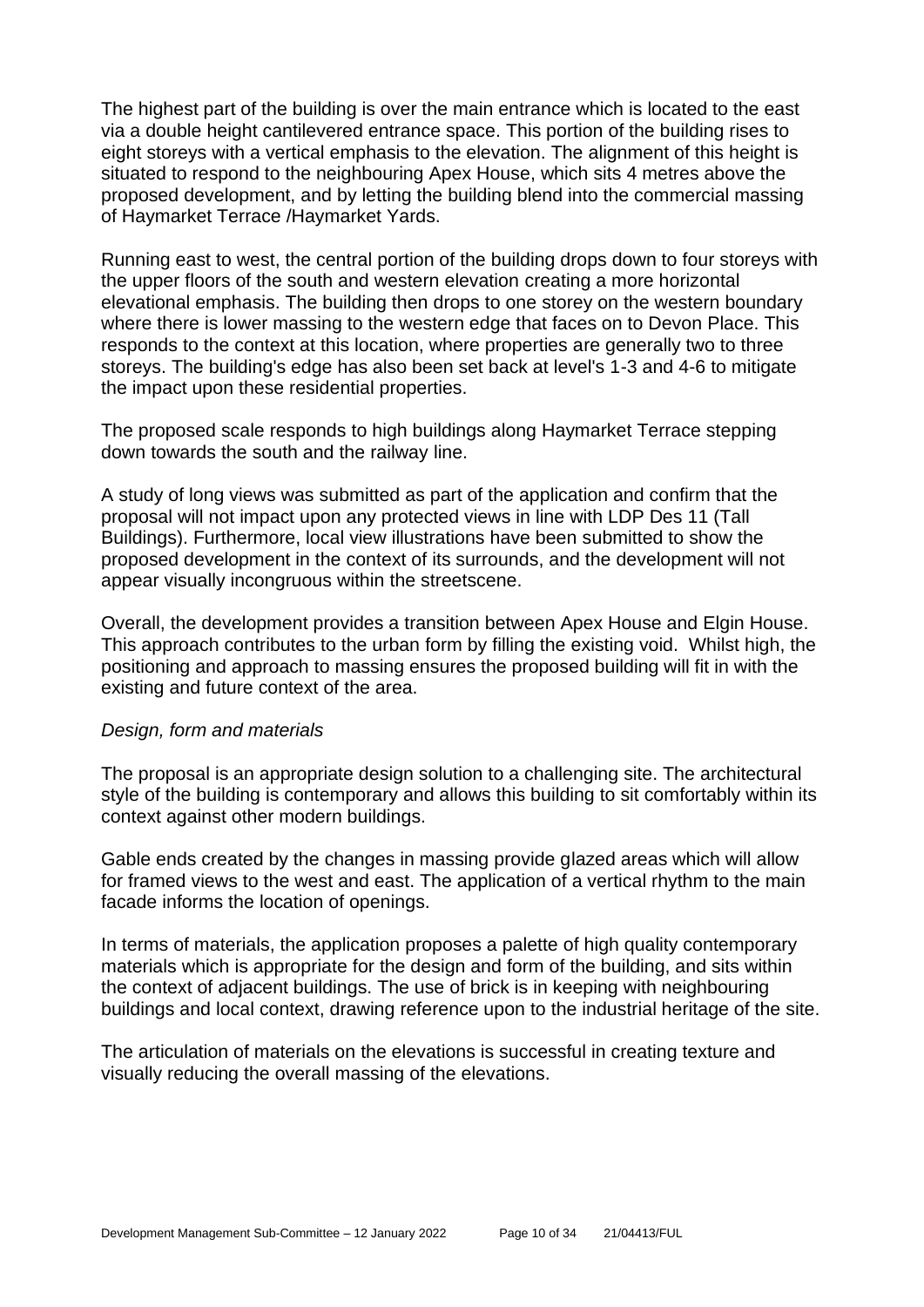#### *Landscaping and Amenity Space*

The proposal provides for high quality external amenity space. The courtyard design defines a clear connection to the building main entrance, through planting, use of moveable furniture and paving.

The western garden provides amenity spaces which is south-facing, maximising sunlight and is screened from view of most neighbouring developments.

The roof terrace on the fourth floor will have outdoor seating and planting, along with sheltered seating areas and a pergola to cover the central portion, providing a sense of enclosure within the amenity space.

Overall, the design respects the surrounding urban pattern, scale and height. The proposal achieves high quality landscaping and amenity space within the space, given site given narrow constrained site, in compliance with policies Des 1, Des 4 and Des 3.

LDP Policy Des 2 (Co-ordinated Development) states permission will be granted for development that will not compromise the effective development of adjacent land or the comprehensive development and regeneration of the wider area.

Permission has been granted for the development of the site as student accommodation. The proposal will not compromise any potential future redevelopment of the adjacent land. Redevelopment is taking place within the wider area and the development of this site will continue to ensure the area is well defined, with cohesive streets and a mix of uses.

#### d) Amenity

#### **Creation of a Satisfactory Living Environment**

Policy Des 5 (Development Design- Amenity) states that development will be permitted where future occupiers have acceptable levels of amenity.

#### *Size Standards*

There are no minimum room size standards for student accommodation in the Edinburgh Design Guidance. However, the proposed room sizes are in line with other student accommodation developments in the city. Internal communal rooms/amenity space is provided for the residents of the student accommodation building.

#### *Daylight and Sunlight*

Sunlight and Daylight Analysis has been submitted in support of the application.

In order to ascertain the levels of daylight within the scheme, a representative sample of habitable rooms have been assessed for both Average Daylight Factor (ADF) and No Sky-Line (NSL).

The report confirms that the 100% of rooms in the proposed development will fully accord with the BRE criteria for ADF daylight.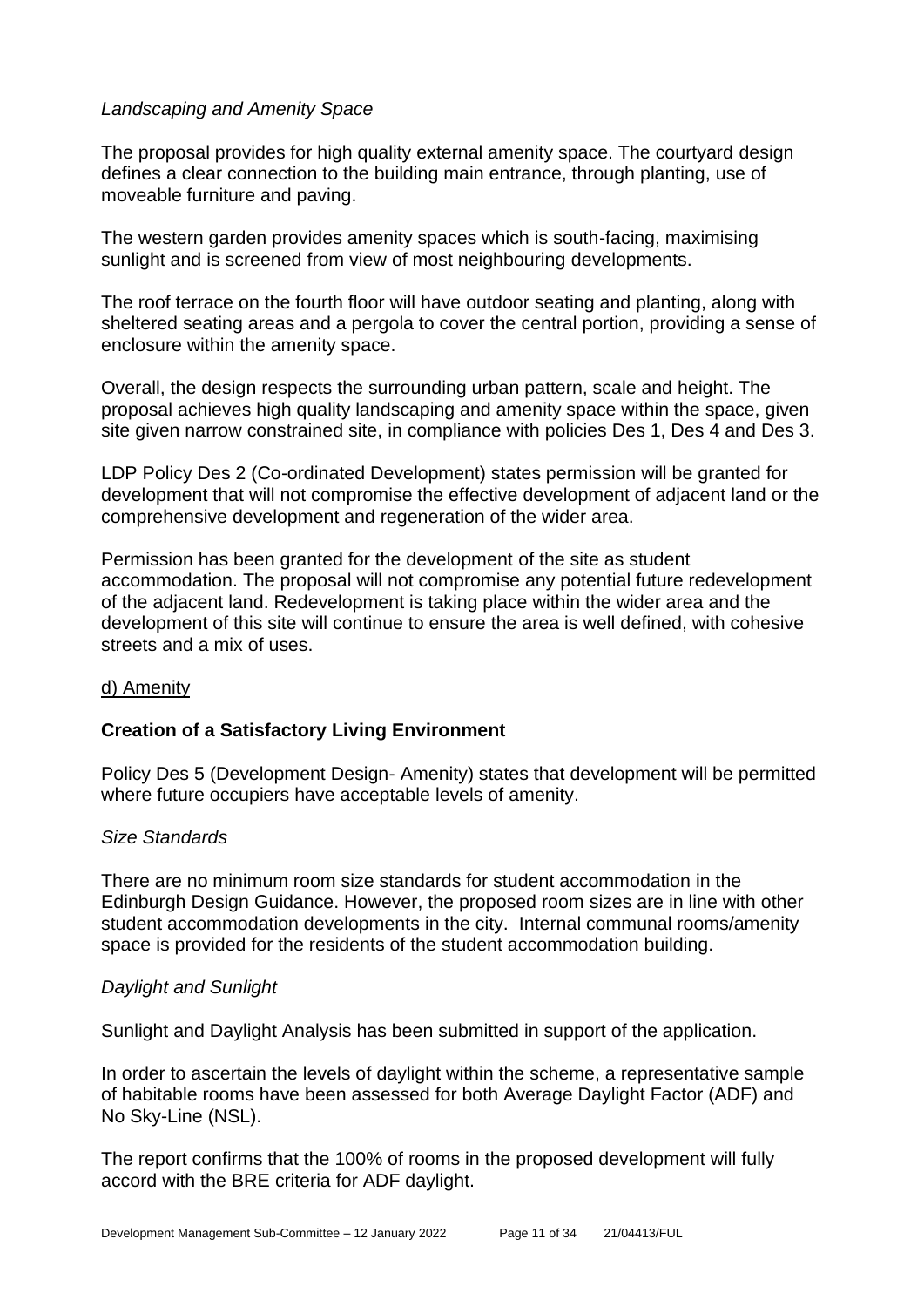However, only 70% of rooms will comply with No Sky-Line- a method of assessment to establish where within the proposed room the sky will be visible through the windows, taking into account external obstructions.

Notwithstanding this shortfall, these rooms are bedrooms, which are considered by the BRE to have a lesser requirement for daylight. The use of the building as student accommodation is also a material consideration. Student occupiers are typically more transient given that that they will generally be in occupation in term time only. Separate study space, living and amenity space is provided on site offering alternative habitable space within the building. The applicant has confirmed that the bedrooms are designed with a desk adjacent to the main window, which means they will receive adequate daylight to this area. This shortfall should therefore not be to the detriment of occupier amenity.

A departure from the Edinburgh Design Guidance (EDG) is therefore acceptable in this instance.

#### *Privacy and Outlook*

The pattern of development in an area will determine appropriate distances between buildings. It's unreasonable to expect the development to achieve distances similar of that found in suburban areas on this tightly constrained site within the city centre.

The proposal achieves a minimum window-to-window distance of 10 metres to 14 metres with the buildings to the south. A minimum distance of approximately 7.5 metres to approximately 14 metres is achieved in relation to Apex House to the north. These distances fall short of the distances stipulated within Edinburgh Design Guidance. However, they are acceptable within this site's context. The shortest distance is at ground level given the stepped profile of Apex House. Screening is proposed along the southern and northern boundaries to protect the privacy of the lower level rooms.

The outdoor spaces have been designed to maximise privacy. The pergola on the fourth floor will act as screening for the roof terrace from nearby residential and office buildings. Within the roof terrace, the user's gaze is directed inwards towards an inner courtyard and a green wall helps to provide this sense of enclosure.

Overall, adequate privacy can be achieved on the site.

#### *Noise*

A noise impact assessment has been submitted by the applicant.

The Chief Planner in his letter dated February 2018 advised that the Agent of Change Principle clearly places the responsibility for mitigating any detrimental impact from noise on neighbours with those carrying out the new development or operations. The Planning Advice Note on Noise advocates a pragmatic approach to the location of new development within the vicinity of existing noise generating uses.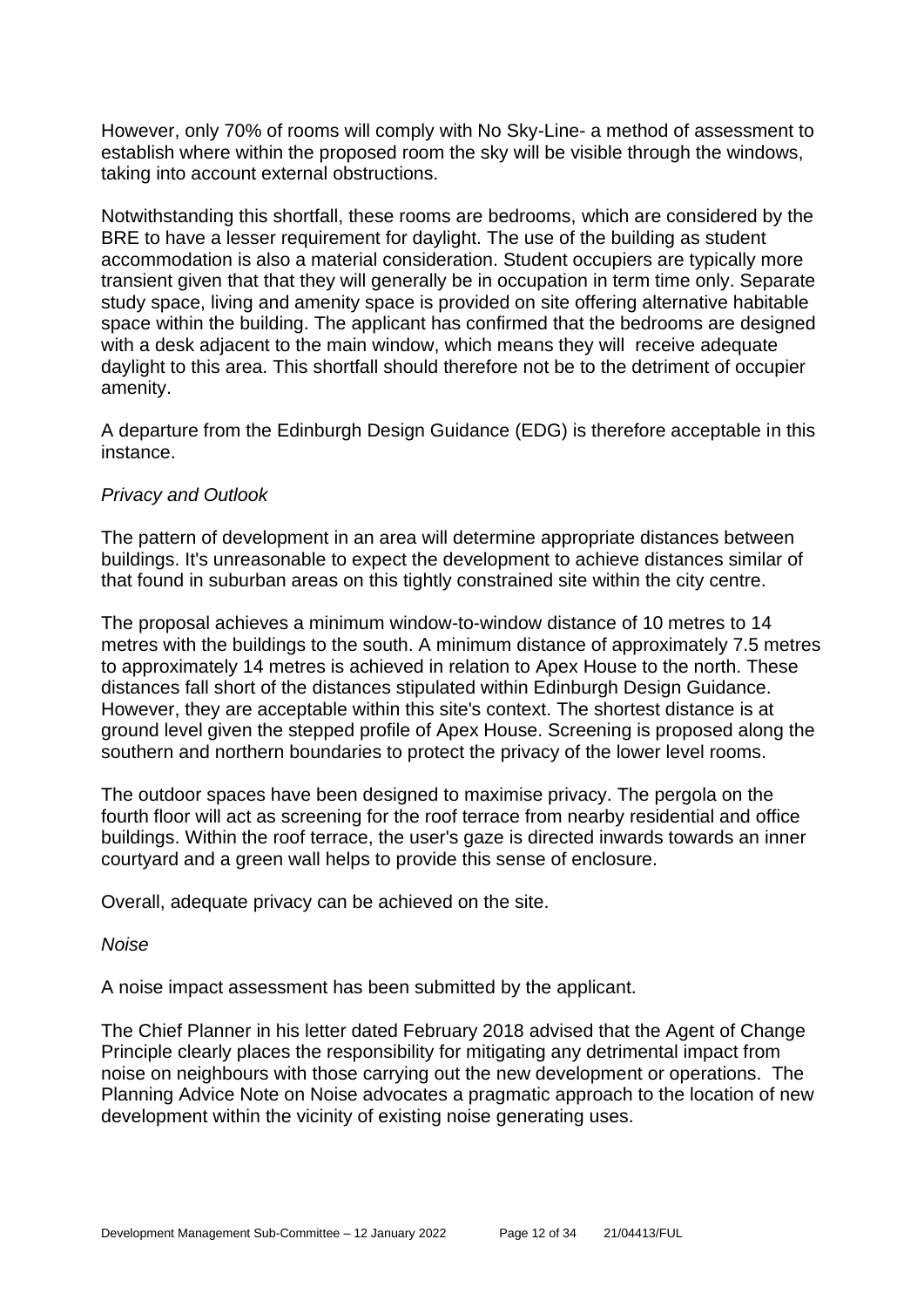The Agent of Change Principle is now enshrined in section 41A of the 1997 Act where "a development that is the subject of an application for planning permission is a noise sensitive development if residents or occupiers of the development are likely to be affected by significant noise from existing activity in the vicinity of the development" and requires that the planning authority "must, when considering under section 37 whether to grant planning permission for a noise sensitive development subject to conditions, take proper account of whether the development includes sufficient measures to mitigate, minimise or manage the effect of noise between the development and any existing cultural venues or facilities including in particular, but not limited to live music venues or dwellings or businesses in the vicinity of the development".

In discharging this duty the planning authority cannot impose conditions on the noise sensitive source. An updated representation has been received from the occupier of the office development that is positioned to the north of the application site. This updated correspondence includes commentary on the submitted Noise Impact Assessment. These comments have been fully considered and addressed as part of the assessment of the application as detailed below.

Environmental Protection has raised concern with regards to noise from the rail line to the south. However, it should be noted neighbouring residential uses within the area are located far closer to the railway and tram line and it is considered that this development will not be affected to any greater a degree than those existing properties.

Environmental Protection has also raised concern with regards to the potential noise disturbance because of plant installation on the southern elevation of Apex House, including recent installations along the elevation.

It also appears that sound levels have increased since the original NIA was undertaken in January 2017 for the previous application, where at the time there was also only one plant area of concern. Plant noise levels were further measured on-site in July 2021, and reported in the updated NIA for this application. There are now two points of potential impact.

Rooms along the northern side of the application site may be impacted by these installations and could experience daytime plant noise levels significantly in excess of Environmental Protections noise criteria of NR25 allowing for the windows to be open. One of the main mitigation measures include mitigating the noise at the source. As the source of the noise is beyond the site boundary it will not be possible to condition such mitigation measures.

Notwithstanding this, it should be acknowledged that the principle of student accommodation has previously been accepted on the site and the additional plant has been installed since the time that the previous permission was granted. As such, given the extant permission in place could be implemented without the noise mitigations it would be unreasonable for the proposed development of this site to be impeded on the basis of the new office ventilation. It is recommended that in this instance an alternative approach be adopted to achieve suitable internal noise levels and mitigate the impact of any additional noise as a result of the change of circumstances.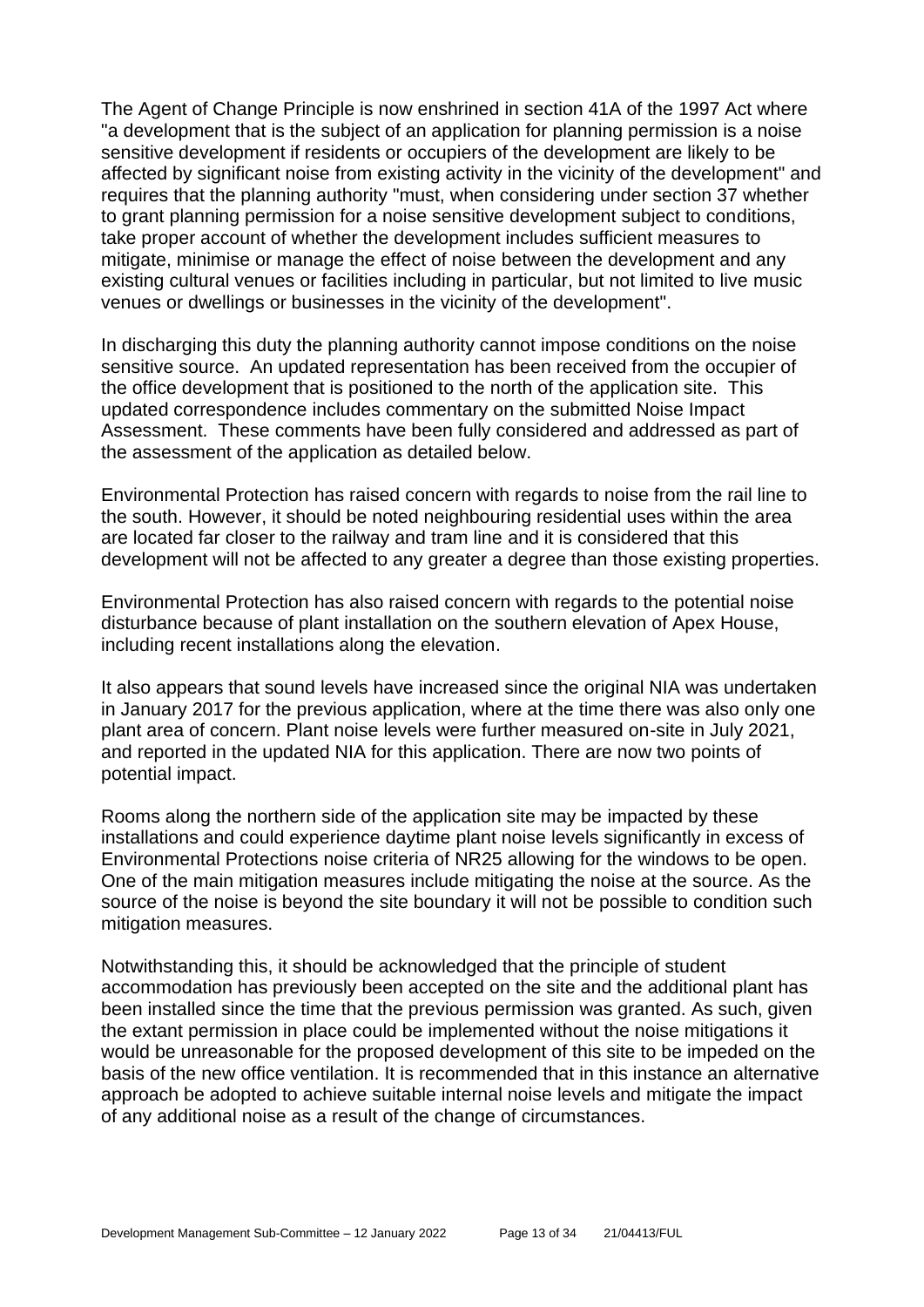Whilst most windows will meet the required standards with open windows, a number may only be able to achieve internal ambient noise levels with a closed window approach. Information submitted by the applicant indicates that these windows have been identified as being located on the main northwest and smaller northeast and southwest facing facades closest to the Apex façade.

To not exceed an internal ambient noise level of NR 25 these windows would need to be normally closed and ventilation provided by an alternative means, e.g. mechanical ventilation. It is therefore recommended that a condition be attached requiring details of suitable mechanically ventilated windows, included identification of all affected windows to be submitted and approved by the Planning Authority.

Overall, on the proviso of the above recommended condition, potential noise could be mitigated to ensure satisfactory occupier amenity.

#### *Amenity Space*

A total of 324 square metres of amenity space is provided, as well as external space in the form of an entrance courtyard, roof terrace and garden equating to 714 sq.m.

Sunlight analysis demonstrates that the external areas will receive sunlight during daylight hours and at least half of the garden area will receive sunlight for more than 2 hours and accords with the Edinburgh Design Guidance.

Given the dense urban location, it is accepted that will be subject to varying levels of overshadowing throughout the day. However, given the mix of amenity space in various locations throughout the development and its accessibility to public greenspace, this is acceptable.

In terms of waste collection and storage, the proposal does not raise any issues and is in compliance with LDP Policy Des 5.

The previous use of the site as a railway requires the need for site investigation and contamination survey to be carried out. A condition is attached in respect of this.

Overall, the proposal will result in the creation of a satisfactory environment and complies with LDP Policy Des 5 and Edinburgh Design Guidance subject to the recommended conditions.

#### **Neighbouring Amenity**

LDP Policy Des 5 (Design-Amenity) supports proposals that have no adverse impact on neighbouring developments.

The proposed window to window distances with any neighbouring residential properties comply with the Edinburgh Design Guidance.

In terms of daylight and sunlight, no residential properties will be adversely affected by the proposal. All surrounding properties will fully accord with the BRE target criteria with the proposed development in place.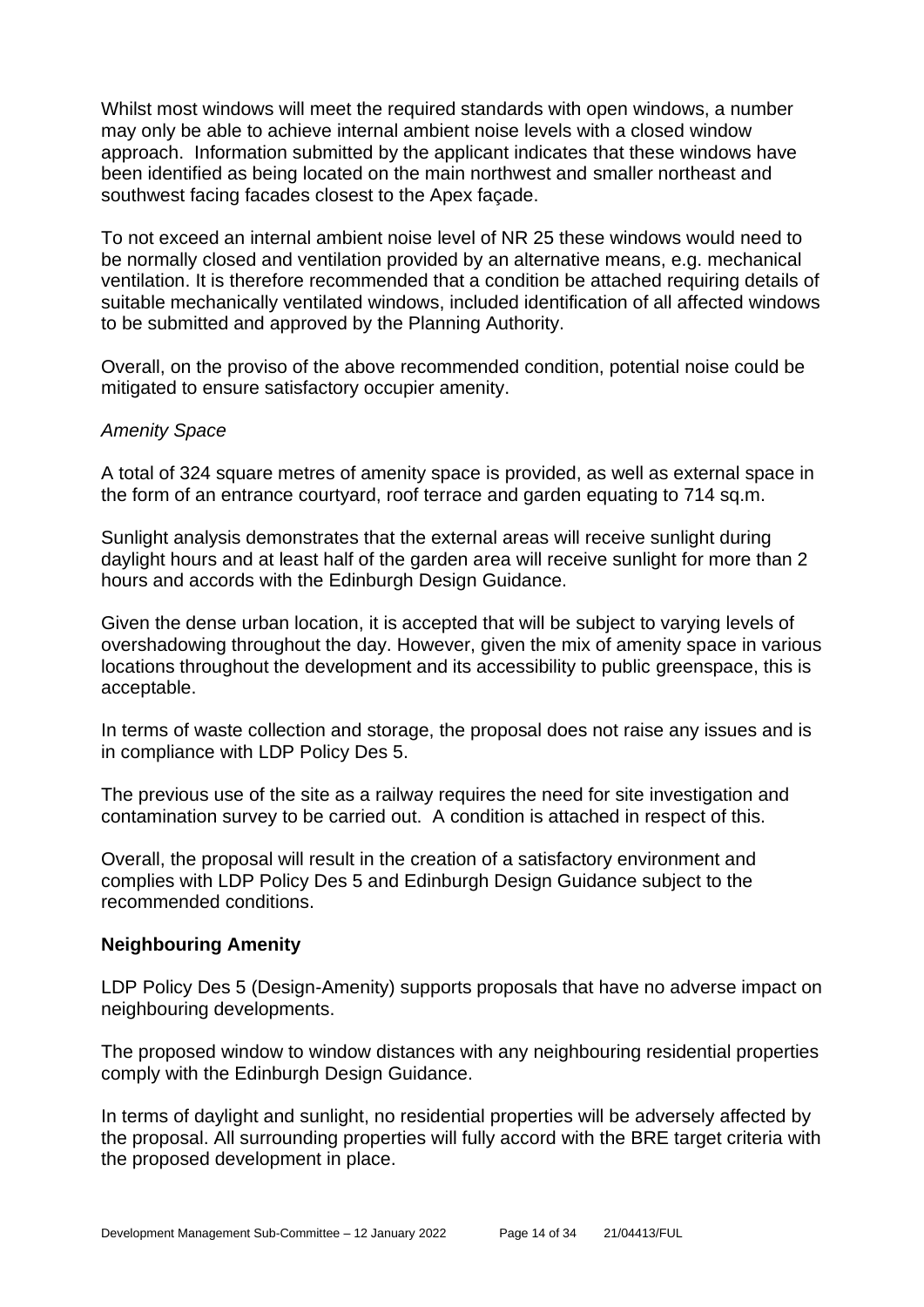A letter of representation has raised concerns with regards to the impact of the proposed development upon daylight and privacy to the office building to the north, Apex House. Edinburgh Design Guidance does not protect the amenity of commercial buildings.

A Student Management Plan has been submitted with the proposal which includes management of the outdoor spaces and roof top terrace including curfew times. Given the distance to neighbouring properties, there will be no impact upon residential amenity as a result of potential noise from the proposed terrace.

Overall, the proposal is compliant with LDP Policy Des 5 and the Edinburgh Design Guidance and will not be to the detriment of neighbouring residential amenity.

#### e) Road Safety

A transport statement has been submitted in support of the application. This has been assessed by transport officers and is an acceptable reflection of both the estimated traffic generated by the development and of the traffic on the surrounding road network. The submitted document is generally in line with the published guidelines on transport assessments.

LDP Policy Tra 2 (Private Car Parking) requires proposed car parking levels to not exceed the maximum levels stipulated in Council's guidance. Developers are encouraged to pursue lower levels of parking.

The site is a car-parking free development. The site is accessible to a number of public transport routes and would not require any additional parking to be provided on site. There is also the dedicated cycling 'Quiet Route' that passes by and is part of the National Cycle Network route NCN76 which connects to Cramond, Granton & Leith.

An Interim Travel Plan has been submitted. The proposed zero car parking and 100% cycle parking is considered acceptable.

LDP Policy Tra 3 (Private Cycle Parking) and LDP Policy Tra 4 (Design of Off-Street Car Parking and Cycle Parking) require proposed cycle and storage provision to comply with the standards set out in council guidance.

To support the active travel plan, over 100% bicycle storage has been provided in a combination of secure enclosed bike stores and a covered bike rack with Sheffield bike stands.

Together, these provide a total of 154 spaces. One bike store (Bike Store A) has been integrated within the ground floor of the main building, along with a separate enclosure shed adjacent to the main gate entrance, that houses 30 bikes (Bike Store B). Sheffield stand options will be available within the undercroft allowing storage of a range of bike sizes.

The provision and design of the cycle parking accords with the objectives of the Edinburgh Design Guidance, providing a suitable range of parking options, that are secure and undercover, within both integrated and standalone facilities.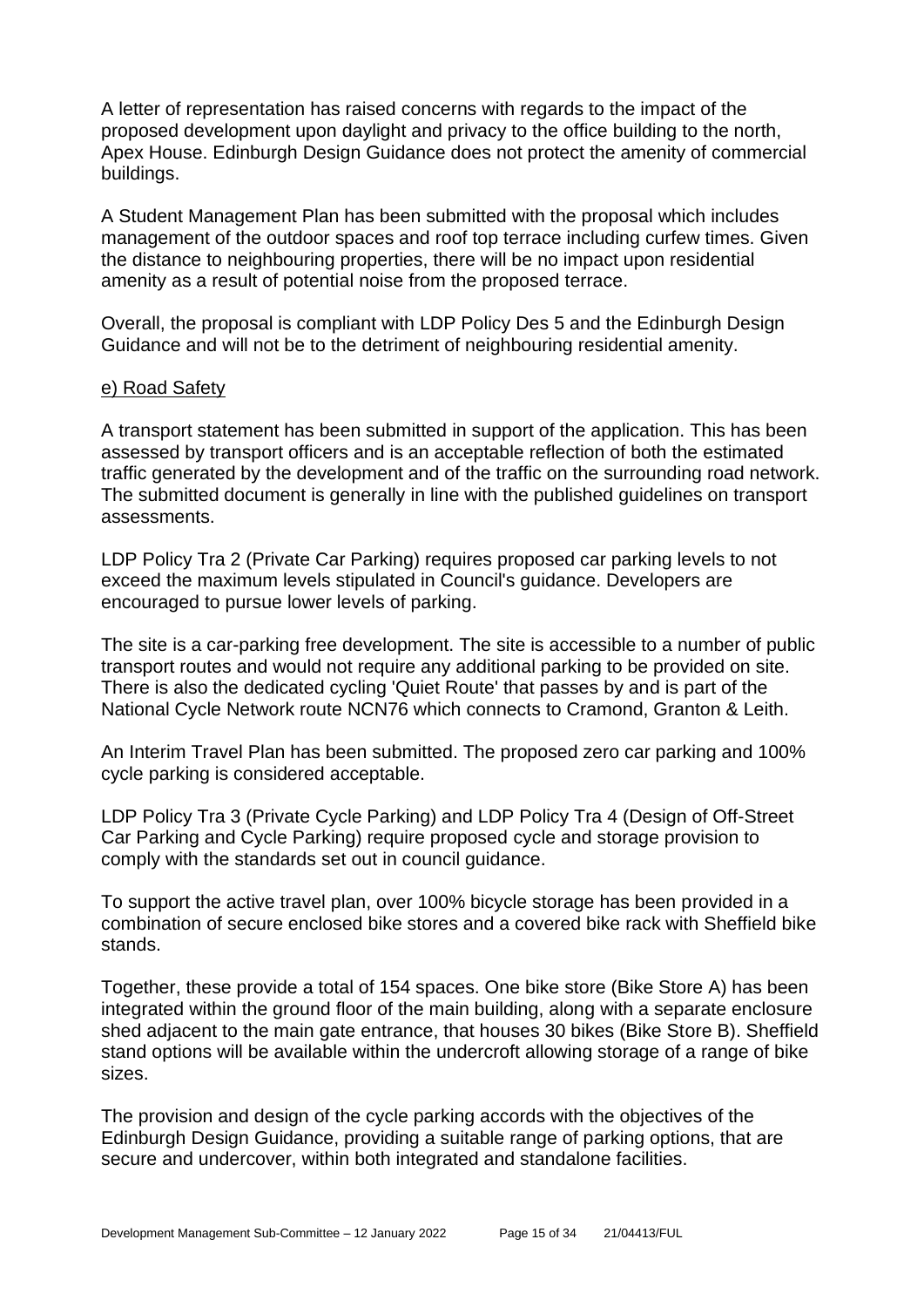Storage is easily accessible to the footway and access road, and storage arrangements ensure there is no loss of quality amenity space.

The proposal is in compliance with Tra 3 and Tra 4 in terms of cycle parking. Overall, the proposal promotes sustainable transport modes and accords with the transport policies of the local development plan.

#### f) Developer Contributions

LDP Policy Del 1 (Developer Contributions and Infrastructure Delivery) states that proposals will be required to contribute towards infrastructure provision where relevant and necessary to mitigate any negative additional impact (either on an individual or cumulative basis) and where commensurate to the scale of the proposed development.

The applicant is required to contribute the sum of £162,677 (based on 5,322sqm student accommodation in Zone 1) to the Edinburgh Tram in line with the approved Tram Line Developer Contributions report. This will be subject to a legal agreement.

The proposal complies with Policy Del 1 (Developer Contributions).

#### g) Air Quality

The site is located adjacent to the existing City Centre Air Quality Management Area.

LDP Policy Env 22 (Air Quality) aims to ensure that no development will result in significant adverse effects for health, environment or air quality and appropriate mitigation measures can be provided to minimise the adverse impacts. Reducing the need to travel and promoting the use of sustainable modes of transport are key principles identified in the local development plan.

Environmental Protection was consulted on the proposal.

The site is a car free development which is good practice. The applicant will also provide over 100% bicycle storage for any future residents which is supported by Environmental Protection. The site is well served by local amenities and is within a existing transport hub.

Overall, the proposal accords with of LDP Env 22 and will not be to the detriment of air quality in the area.

#### h) Flooding

Policy Env 21 (Flood Prevention) states that planning permission will not be granted for development that would increase a flood risk or be at a risk of flooding itself, impeded the flow of flood water or be prejudice to existing or planned flood defence systems.

The site does not lie in a flood risk area.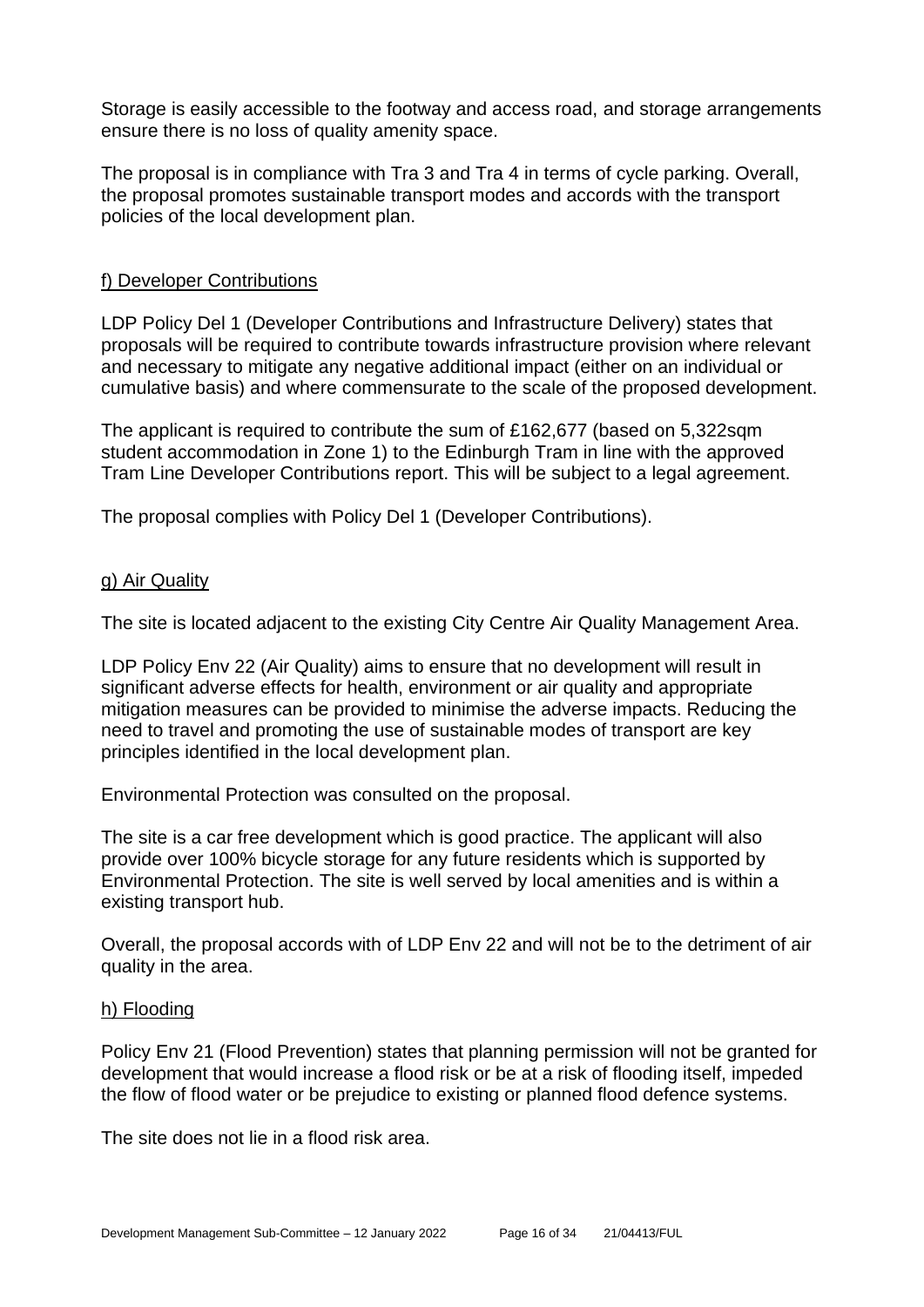The proposal has been designed to mitigate potential flood risk and accords with LDP Policy Env 21. Flood Prevention has no objections to the application.

#### i) Archaeology

The City Archaeologist was consulted on the proposal and confirmed the proposal will have no archaeological implications.

#### i) Sustainability

The applicant submitted a sustainability statement in support of the application.

The site utilises a brownfield vacant site located in an urban area with excellent public transport links, allowing a reduced reliance upon the car. The applicant proposes a zero-car development and 100% on-site cycle storage further encourages sustainable modes of transport to the residents.

The development intends to follow the energy hierarchy by minimising energy demand through specification of a high performance and airtight building fabric, developing low energy solutions and utilising electric air source heat pumps as the primary heat source for domestic hot water generation.

The applicant has advised that the project will adopt an all-electric fuel source to ensure the development reaches net zero carbon (operation).

The development will be built to passive design requirements. There is no fossil fuel use proposed on site, again from a local air quality perspective this is approach for special heating and energy is supported by Environmental Protection.

The proposal therefore accords with LDP Policy Des 6 (Sustainable Buildings).

#### k) Scottish Planning Policy (SPP)

The SPP introduces a presumption in favour of development that contributes to sustainable development and sets out 13 principles to guide policy and decisions:

- − giving due weight to net economic benefit;
- − responding to economic issues, challenges and opportunities, as outlined in local economic strategies;
- − supporting good design and the six qualities of successful places;
- − making efficient use of existing capacities of land, buildings and infrastructure including supporting town centre and regeneration priorities;
- − supporting delivery of accessible housing, business, retailing and leisure development;
- − supporting delivery of infrastructure, for example transport, education, energy, digital and water;
- − supporting climate change mitigation and adaptation including taking account of flood risk;
- − improving health and well-being by offering opportunities for social interaction and physical activity, including sport and recreation;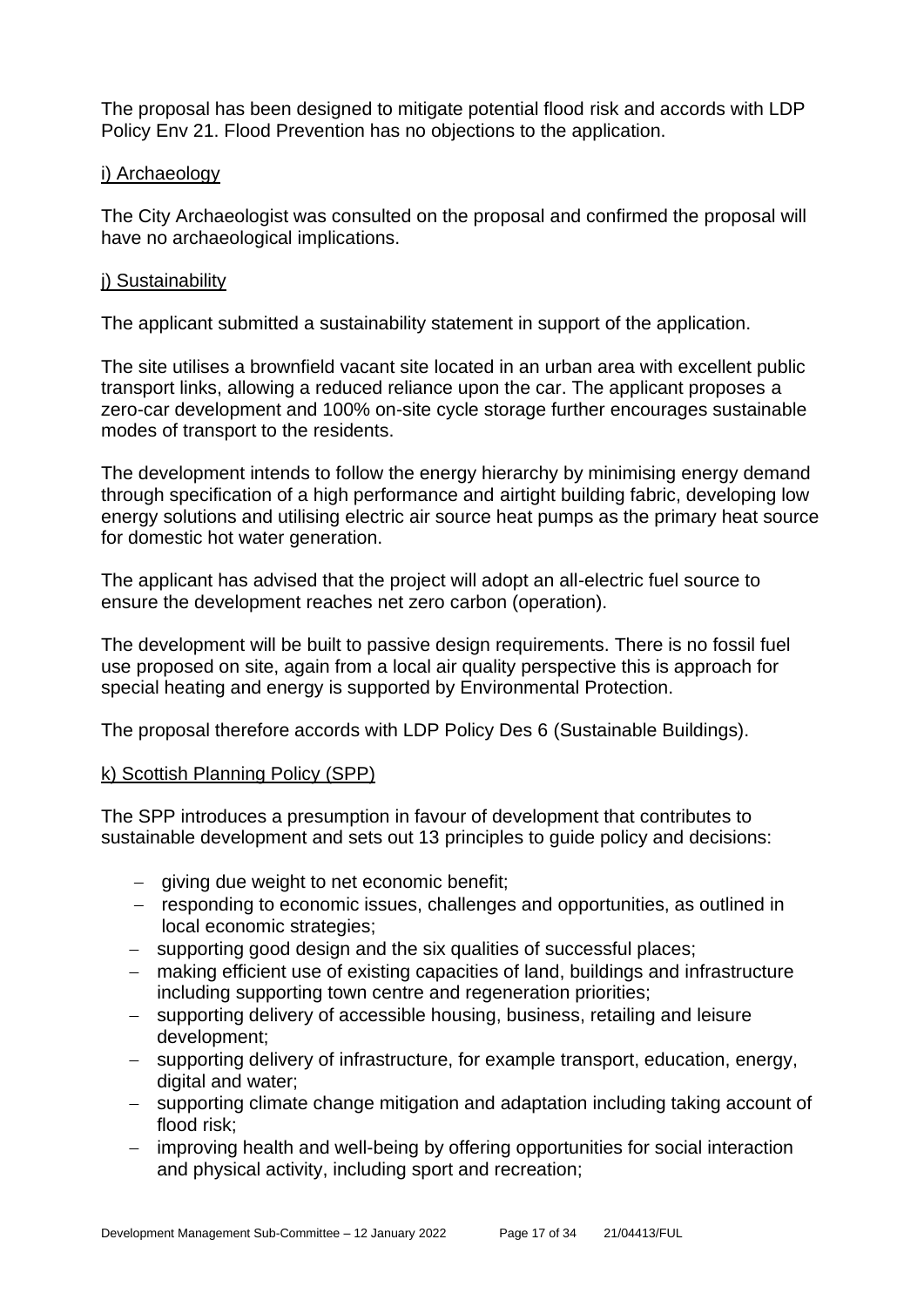- − having regard to the principles for sustainable land use set out in the Land Use Strategy;
- − protecting, enhancing and promoting access to cultural heritage, including the historic environment;
- − protecting, enhancing and promoting access to natural heritage, including green infrastructure, landscape and the wider environment;
- − reducing waste, facilitating its management and promoting resource recovery; and
- − avoiding over-development, protecting the amenity of new and existing development and considering the implications of development for water, air and soil quality.

The development proposes an appropriate and sustainable land use which will support the local economy and protect the historic environment. The scheme makes good use of the land available and the design will create a sense of place, including landscaped amenity space.

The site is in proximity to a public park and within walking distance or a short bus journey of another public park with sports facilities. The proposals include measures to assist with climate change mitigation, including zero car parking, ample cycle parking, a low and zero carbon heating/hot water system and recycling facilities.

The proposed development therefore complies with the 13 SPP principles.

#### l) Equalities and Human Rights

The application was assessed in terms of equalities and human rights and will not have implications.

#### m) Public Comments

#### **Material Considerations**

- − Development height and massing- assessed in 3.3(c);
- − Overdevelopment assessed in 3.3(a and c);
- − Loss of daylight/sunlight assessed in 3.3(d);
- − Noise assessed in 3.3(d);
- − Outlook from adjacent offices assessed in 3.3(d);
- − No parking on site assessed in 3.3(e);
- − Lack of affordable housing in area- assessed in 3.3(a). There is no requirement to include housing on the site.
- − Overprovision of student accommodation in Edinburgh- assessed in 3.3(a);
- − Increase in traffic- assessed in 3.3(e);
- − Cooking Odours- use already established and commercial amenity is not protected.

#### **Non- material Considerations**

− Impact on property values.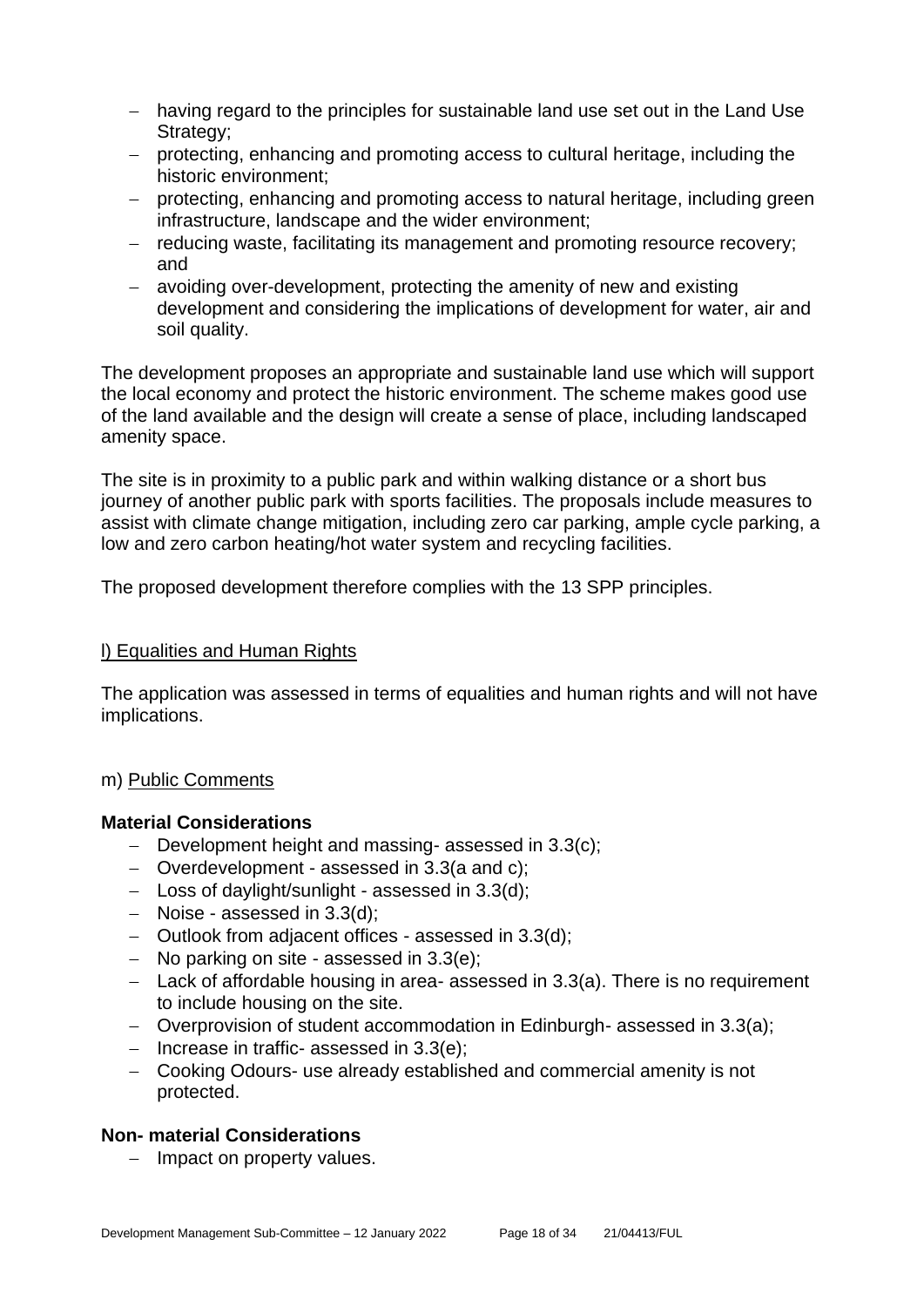#### **West End Community Council**

The neutral letter commented on the following:-

- − The impact upon the World Heritage Site- addressed in 3.3(b);
- − The design and mass- addressed in 3.3(c);
- − Step back on west side welcomed;
- − Materials- addressed in 3.3(c);
- − Potential noise impact of roof terrace assessed in 3.3(d); and
- − Parking assessed in 3.3(e).

#### **Conclusion**

This site is an acceptable location for student accommodation and will not have a negative cumulative impact on the established character of this area, in compliance with Policies Del 2 and Hou 8.

The proposal will preserve the outstanding universal value of the World Heritage Site, and the setting of the New Town Conservation Area, in compliance with Policy Env 1 and Env 6.

The design, scale and materials are appropriate to the location and the proposal and is compatible with the spatial character of this urban area.

The proposal provides an acceptable level of amenity for the future occupiers, and will not adversely affect neighbouring residential amenity, in compliance with Des 5.

The proposal accords with the relevant transport policies and promotes sustainable transport modes.

The proposal therefore complies with the development plan and is acceptable, subject to conditions and a legal agreement. The proposal complies with the 13 policy principles of sustainable development set out in Scottish Planning Policy (SPP) and there are no other material considerations which outweigh this conclusion.

#### **Addendum to Assessment**

It is recommended that this application be Granted subject to the details below.

#### **3.4 Conditions/reasons/informatives**

#### **Conditions** :-

1. i) Prior to the commencement of construction works on site:

a) A site survey (including intrusive investigation where necessary) must be carried out to establish, either that the level of risk posed to human health and the wider environment by contaminants in, on or under the land is acceptable, or that remedial and/or protective measures could be undertaken to bring the risks to an acceptable level in relation to the development and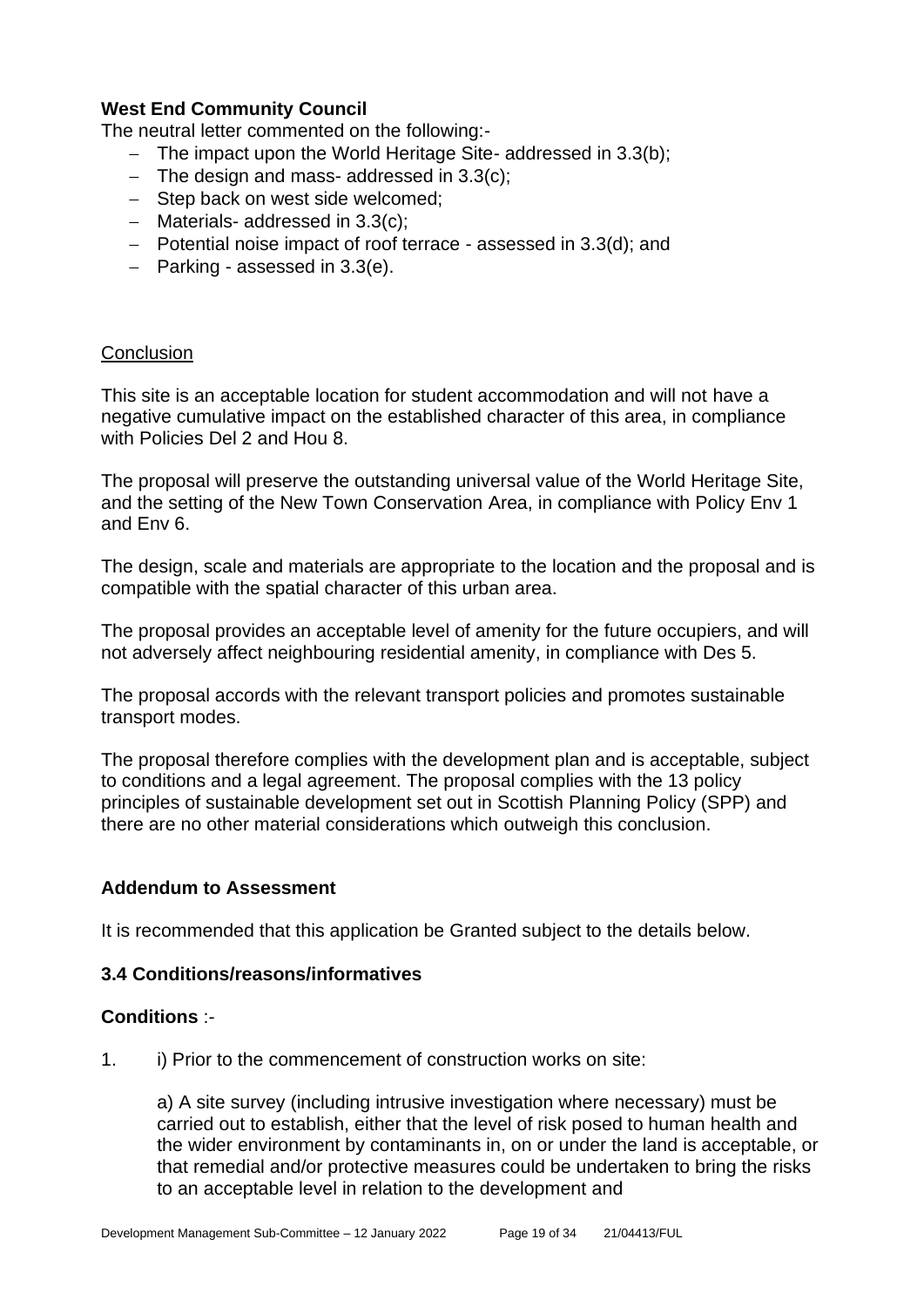b) Where necessary, a detailed schedule of any required remedial and/or protective measures, including their programming, must be submitted to and approved in writing by the Planning Authority.

ii) Any required remedial and/or protective measures shall be implemented in accordance with the approved schedule and documentary evidence to certify those works shall be provided for the approval of the Planning Authority.

- 2. Prior to commencement of work, a detailed specification, including trade names where appropriate, of all the proposed external materials shall be submitted to and approved in writing by the Planning Authority. Thereafter sample panels of the materials are to be erected and maintained on site as agreed by the Council.
- 3. Prior to the commencement of development full details and spec of suitable mechanically ventilated windows that are NR25 noise standard compliant, including identification of all affected windows, shall be submitted in writing to be approved by the Council, as Planning Authority. The approved details shall be implemented prior to occupation of the affected rooms.

#### **Reasons**:-

- 1. In the interests of public safety.
- 2. In order to enable the Head of Planning to consider this/these matter/s in detail.
- 3. In the interest of occupier amenity.

#### **Informatives**

It should be noted that:

- 1. The development hereby permitted shall be commenced no later than the expiration of three years from the date of this consent.
- 2. No development shall take place on the site until a 'Notice of Initiation of Development' has been submitted to the Council stating the intended date on which the development is to commence. Failure to do so constitutes a breach of planning control, under Section 123(1) of the Town and Country Planning (Scotland) Act 1997.
- 3. As soon as practicable upon the completion of the development of the site, as authorised in the associated grant of permission, a 'Notice of Completion of Development' must be given, in writing to the Council.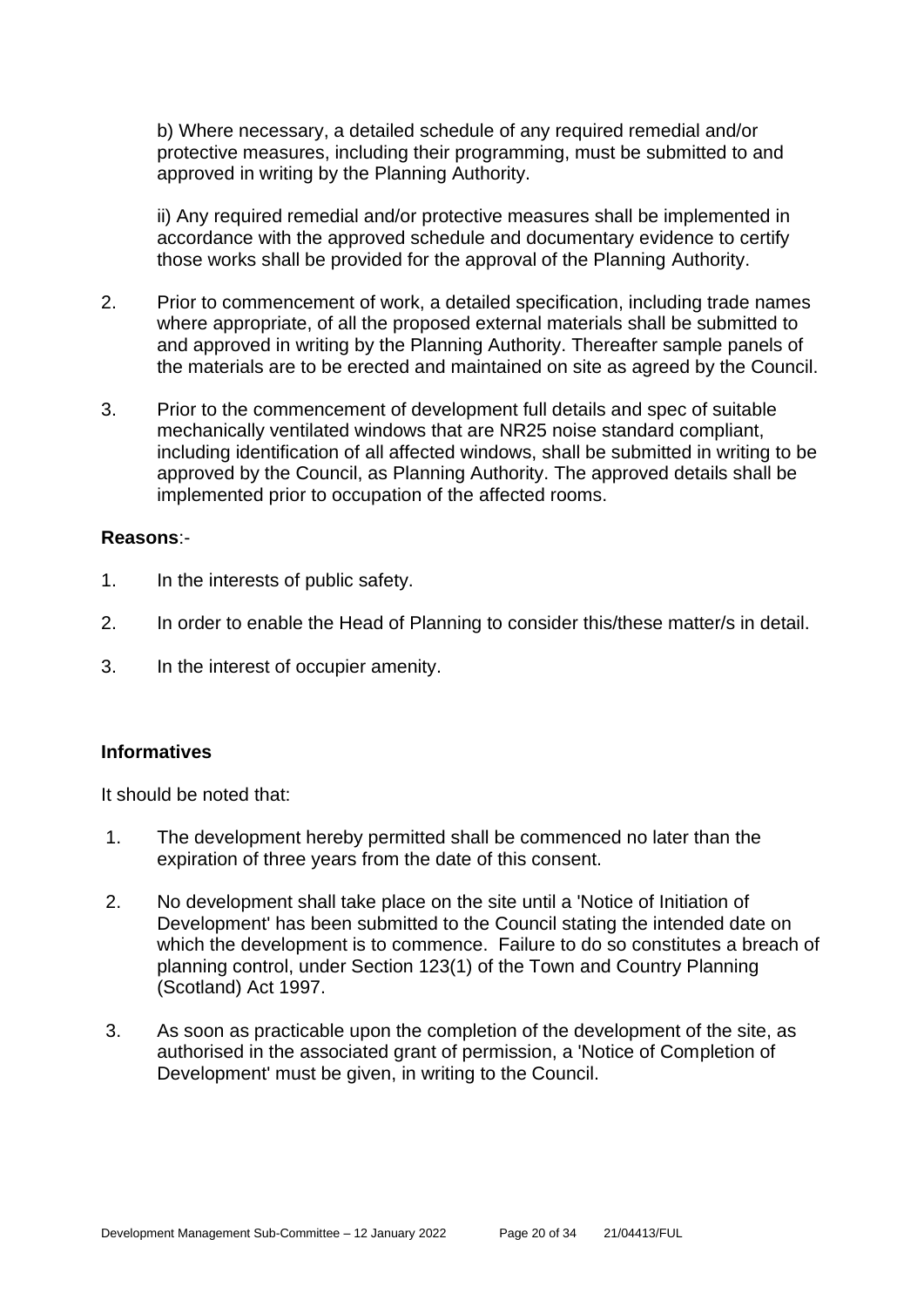#### 4. Legal Agreement

Consent shall not be issued until a suitable legal agreement, including those requiring a financial contribution payable to the City of Edinburgh Council, has been concluded in relation all of those matters identified in the proposed Heads of Terms. -

#### These matters are:

The applicant will be required to contribute the sum of £162,677 (based on 5,322m² student accommodation in Zone 1) to the Edinburgh Tram in line with the approved Tram Line Developer Contributions report. The sum to be indexed as appropriate and the use period to be 10 years from date of payment.

A legal agreement will be required to secure these funds.

The legal agreement should be concluded within 6 months of the date of this notice. If not concluded within that 6 month period, a report will be put to committee with a likely recommendation that the application be refused.

#### 5. Transport Informatives

The applicant should consider the provision of car club spaces in the area. A contribution of £1,500 per order plus £5,500 per car would be required.

The applicant should be advised that as the development is student housing, they will not be eligible for residential parking permits in accordance with the Transport and Environment Committee decision of 4 June 2013.

The proposed site is on or adjacent to the operational / proposed Edinburgh Tram.

If permission is granted, it would be desirable for the applicant to consult with the tram team regarding construction timing. This is due to the potential access implications of construction / delivery vehicles and likely traffic implications as a result of diversions in the area which could impact delivery to, and works at, the site.

Tram power lines are over 5m above the tracks and do not pose a danger to pedestrians and motorists at ground level or to those living and working in the vicinity of the tramway. However, the applicant should be informed that there are potential dangers and, prior to commencing work near the tramway, a safe method of working must be agreed with the Council and authorisation to work obtained.

Authorisation is needed for any of the following works either on or near the tramway:

- − Any work where part of the site such as tools, materials, machines, suspended loads or where people could enter the Edinburgh Tram Hazard Zone. For example, window cleaning or other work involving the use of ladders;
- − Any work which could force pedestrians or road traffic to be diverted into the Edinburgh Trams Hazard Zone;
- − Piling, using a crane, excavating more than 2m or erecting and dismantling scaffolding within 4m of the Edinburgh Trams Hazard Zone;
- − Any excavation within 3m of any pole supporting overhead lines; and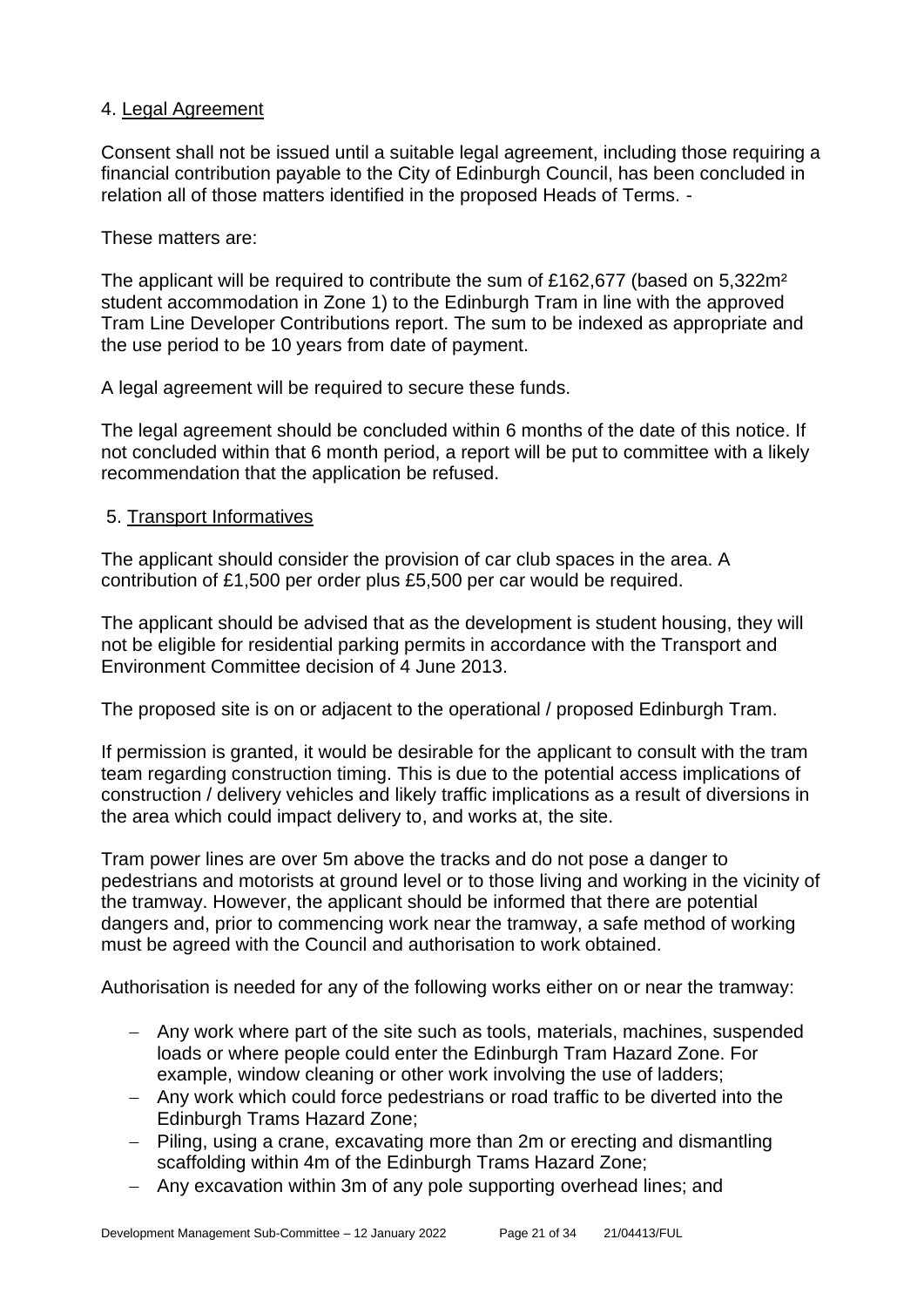− Any work on sites near the tramway where vehicles fitted with cranes, tippers or skip loaders could come within the Edinburgh Trams Hazard Zone when the equipment is in use.

#### 6. Scottish Water Informatives

The applicant should be aware that we are unable to reserve capacity at our water and/or waste water treatment works for their proposed development. Once a formal connection application is submitted to Scottish Water after full planning permission has been granted, we will review the availability of capacity at that time and advise the applicant accordingly.

All proposed developments require to submit a Pre-Development Enquiry (PDE) Form to be submitted directly to Scottish Water via our Customer Portal prior to any formal Technical Application being submitted. This will allow us to fully appraise the proposals.

Where it is confirmed through the PDE process that mitigation works are necessary to support a development, the cost of these works is to be met by the developer, which Scottish Water can contribute towards through Reasonable Cost Contribution regulations.

#### 7. Flood Risk Informative

The applicant should submit in writing confirmation of Scottish Water's acceptance of the proposed surface water discharge rate and build over the Scottish Water network to the Planning Authority.

#### **Financial impact**

#### **4.1 The financial impact has been assessed as follows:**

The application is subject to a legal agreement for developer contributions.

#### **Risk, Policy, compliance and governance impact**

**5.1** Provided planning applications are determined in accordance with statutory legislation, the level of risk is low.

#### **Equalities impact**

#### **6.1 The equalities impact has been assessed as follows:**

The application has been assessed and has no impact in terms of equalities or human rights.

#### **Sustainability impact**

#### **7.1 The sustainability impact has been assessed as follows:**

This application meets the sustainability requirements of the Edinburgh Design Guidance.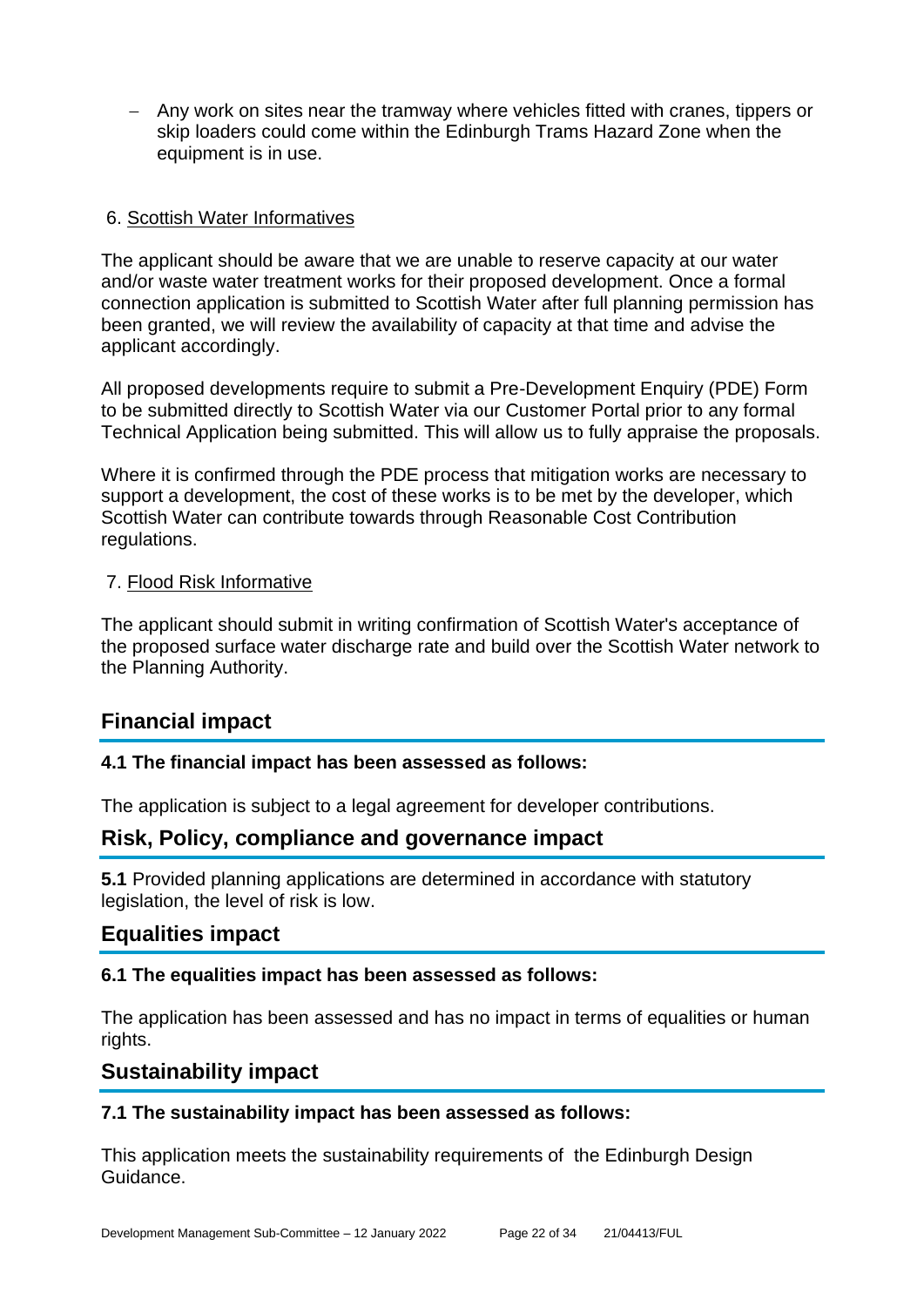## **Consultation and engagement**

#### **8.1 Pre-Application Process**

Pre-application discussions took place on this application.

#### **8.2 Publicity summary of representations and Community Council comments**

Twelve letters of representation have been received in relation to the proposal.

10 of these are in objection to the development, whilst one letter is in support and one raises neutral comments.

#### **Background reading/external references**

- To view details of the application go to
- [Planning and Building Standards online services](https://citydev-portal.edinburgh.gov.uk/idoxpa-web/search.do?action=simple&searchType=Application)
- [Planning guidelines](http://www.edinburgh.gov.uk/planningguidelines)
- **[Conservation Area Character Appraisals](http://www.edinburgh.gov.uk/characterappraisals)**
- [Edinburgh Local Development Plan](http://www.edinburgh.gov.uk/localdevelopmentplan)
- **[Scottish Planning Policy](http://www.scotland.gov.uk/Topics/Built-Environment/planning/Policy)**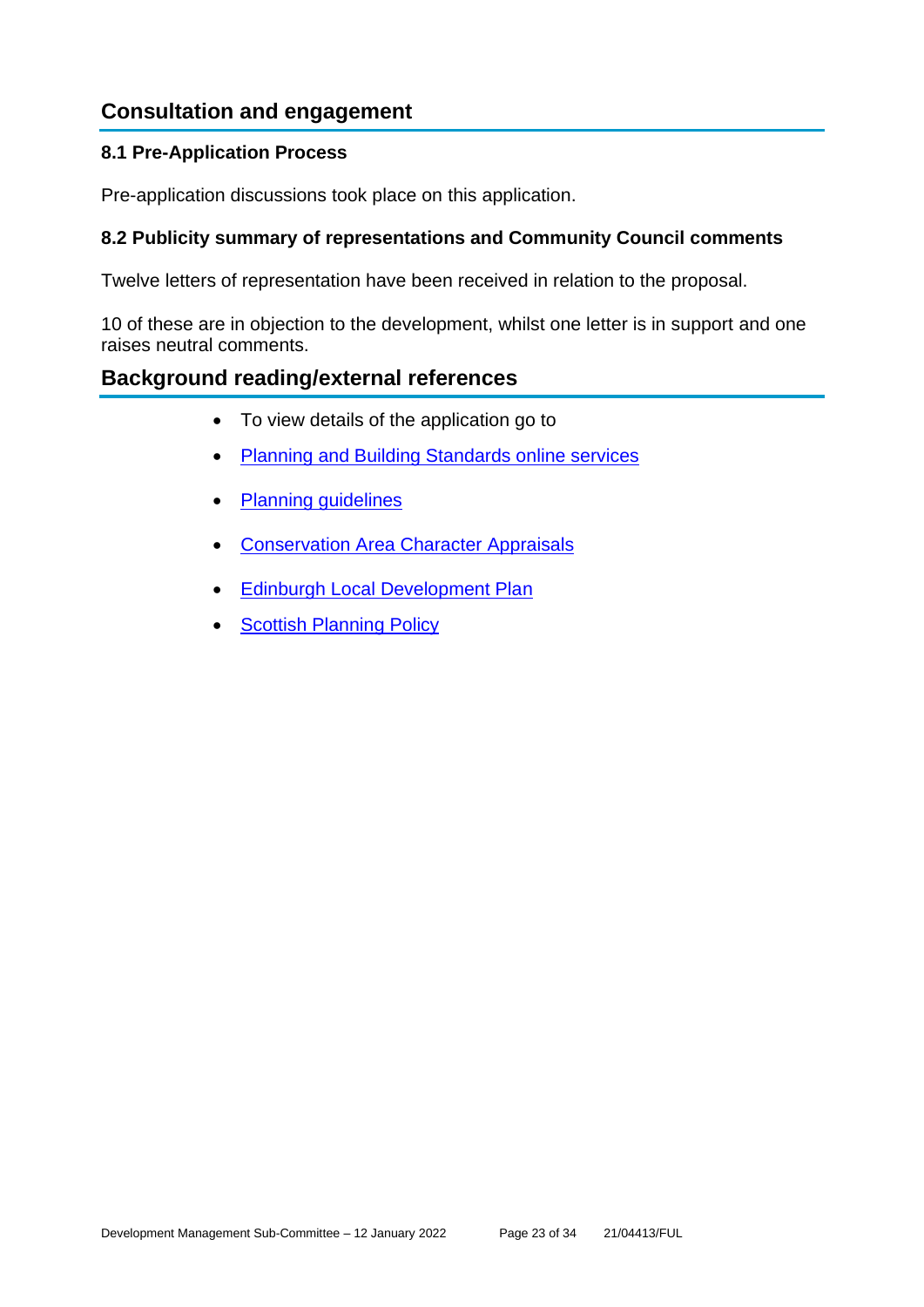| <b>Statutory Development</b><br><b>Plan Provision</b> | Edinburgh Local Development Plan. |
|-------------------------------------------------------|-----------------------------------|
| Date registered                                       | <b>19 August 2021</b>             |
| <b>Drawing numbers/Scheme</b>                         | $01 - 26$ ,                       |
|                                                       | Scheme 1                          |

**David Givan** Chief Planning Officer PLACE The City of Edinburgh Council

Contact: Sonia Macdonald, Planning Officer E-mail:sonia.macdonald@edinburgh.gov.uk

#### **Links - Policies**

#### **Relevant Policies:**

#### **Relevant policies of the Local Development Plan.**

LDP Policy Del 1 (Developer Contributions and Infrastructure Delivery) identifies the circumstances in which developer contributions will be required.

LDP Policy Del 2 (City Centre) sets criteria for assessing development in the city centre.

#### World Heritage Site

The historic centre of Edinburgh, including the medieval Old Town and the Georgian New Town, was inscribed on the United Nations Education, Scientific and Cultural Organisation¿s (UNESCO¿s) List of World Heritage Sites in December, 1995. This represents international recognition that the Site is of outstanding universal value.

The organic plan form of the medieval Old Town and the clarity of the geometrically planned neo-classical New Town together with the outstanding historic buildings are fundamental characteristics of the World Heritage Site. All proposals affecting the plan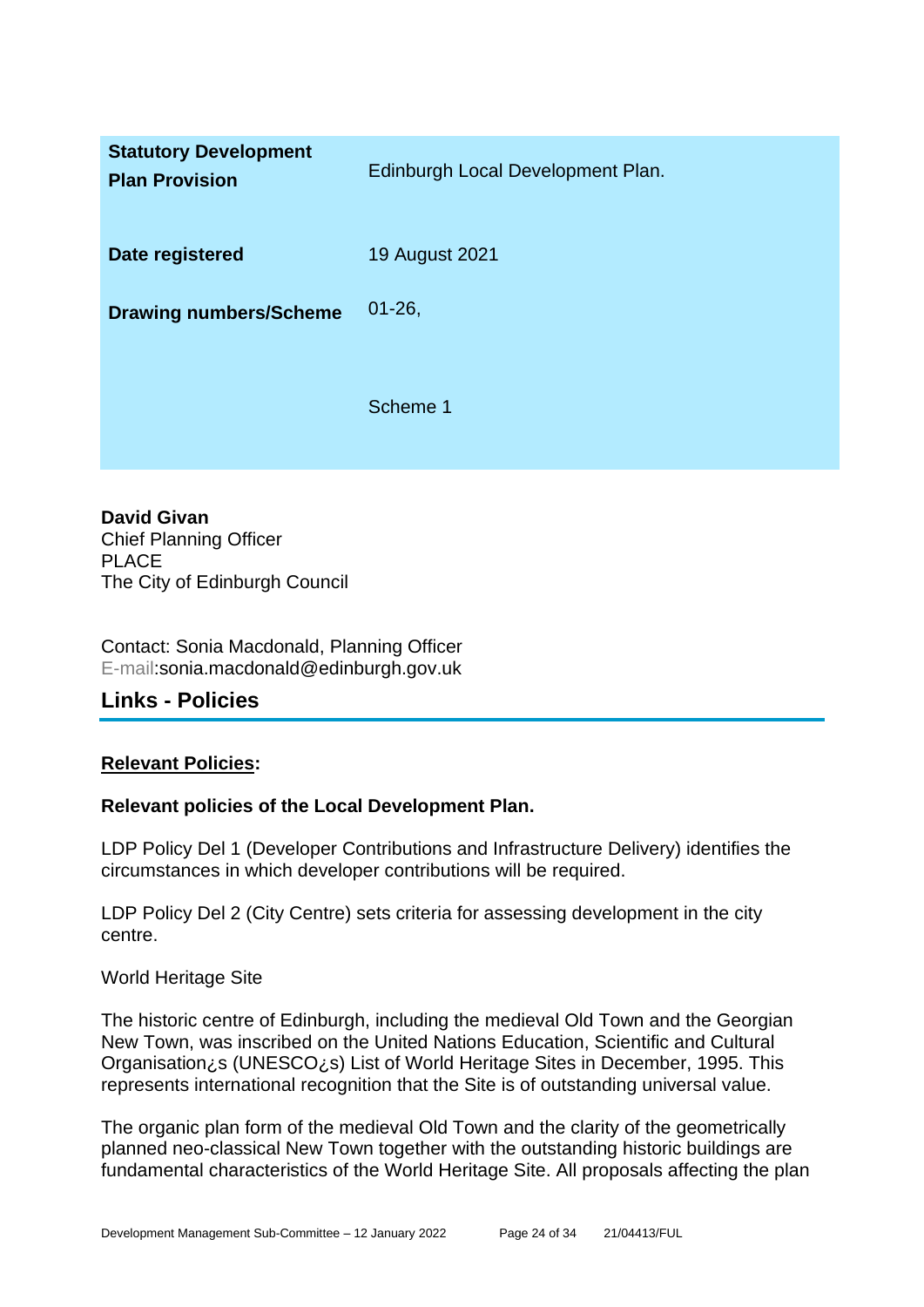form or historic buildings, including their setting, will be considered for their impact on their design integrity.

LDP Policy Des 1 (Design Quality and Context) sets general criteria for assessing design quality and requires an overall design concept to be demonstrated.

LDP Policy Des 3 (Development Design - Incorporating and Enhancing Existing and Potential Features) supports development where it is demonstrated that existing and potential features have been incorporated into the design.

LDP Policy Des 4 (Development Design - Impact on Setting) sets criteria for assessing the impact of development design against its setting.

LDP Policy Des 5 (Development Design - Amenity) sets criteria for assessing amenity.

LDP Policy Des 6 (Sustainable Buildings) sets criteria for assessing the sustainability of new development.

LDP Policy Hou 8 (Student Accommodation) sets out the criteria for assessing purpose-built student accommodation.

LDP Policy Tra 2 (Private Car Parking) requires private car parking provision to comply with the parking levels set out in Council guidance, and sets criteria for assessing lower provision.

LDP Policy Tra 3 (Private Cycle Parking) requires cycle parking provision in accordance with standards set out in Council guidance.

LDP Policy Tra 4 (Design of Off-Street Car and Cycle Parking) sets criteria for assessing design of off-street car and cycle parking.

LDP Policy Env 22 (Pollution and Air, Water and Soil Quality) sets criteria for assessing the impact of development on air, water and soil quality.

LDP Policy Env 21 (Flood Protection) sets criteria for assessing the impact of development on flood protection.

LDP Policy Hou 4 (Housing Density) sets out the factors to be taken into account in assessing density levels in new development.

LDP Policy Des 11 (Tall Buildings - Skyline and Key Views) sets out criteria for assessing proposals for tall buildings.

LDP Policy Env 1 (World Heritage Site) protects the quality of the World Heritage Site and its setting.

LDP Policy Env 6 (Conservation Areas - Development) sets out criteria for assessing development in a conservation area.

**The New Town Conservation Area Character Appraisal** states that the area is typified by the formal plan layout, spacious stone built terraces, broad streets and an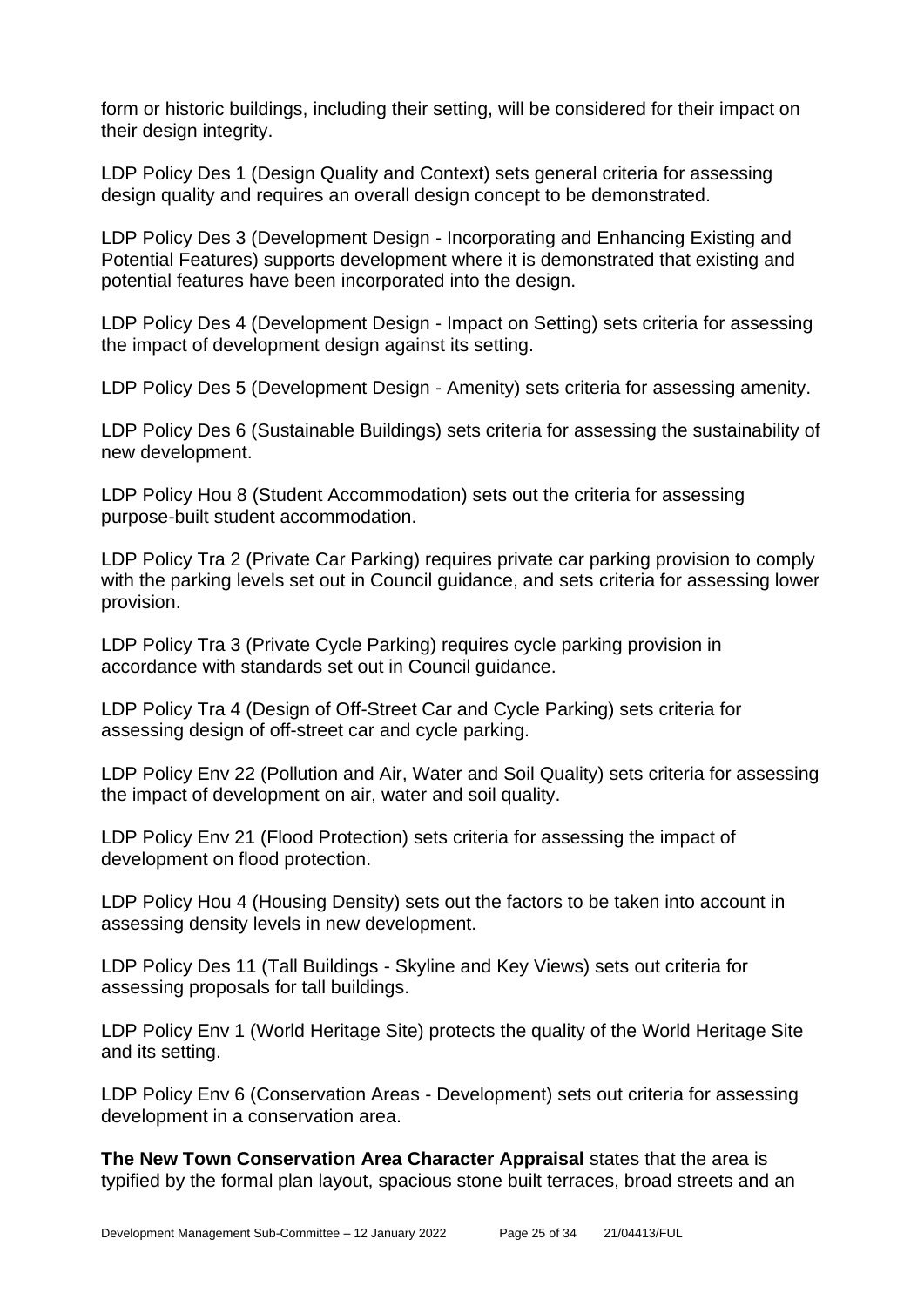overall classical elegance. The buildings are of a generally consistent three storey and basement scale, with some four storey corner and central pavilions.

LDP Policy Des 2 (Co-ordinated Development) establishes a presumption against proposals which might compromise the effect development of adjacent land or the wider area.

#### **Relevant Non-Statutory Guidelines**

**Non-Statutory guidelines** Edinburgh Design Guidance supports development of the highest design quality and that integrates well with the existing city. It sets out the Council's expectations for the design of new development, including buildings, parking, streets and landscape, in Edinburgh.

**Non-statutory guidelines** Student Housing Guidance interprets local plan policy, supporting student housing proposals in accessible locations provided that they will not result in an excessive concentration.

Scottish Planning Policy (SPP) - The SPP sets out Scottish Government policy on nationally important land use matters and includes subject specific policies on: economic development, town centres and retailing, housing, rural development, coastal planning, fish farming, historic environment, landscape and natural heritage, open space and physical activity, green belts, transport, renewable energy, flooding and drainage, waste management, minerals, on-shore oil and gas, surface coal mining and communications infrastructure.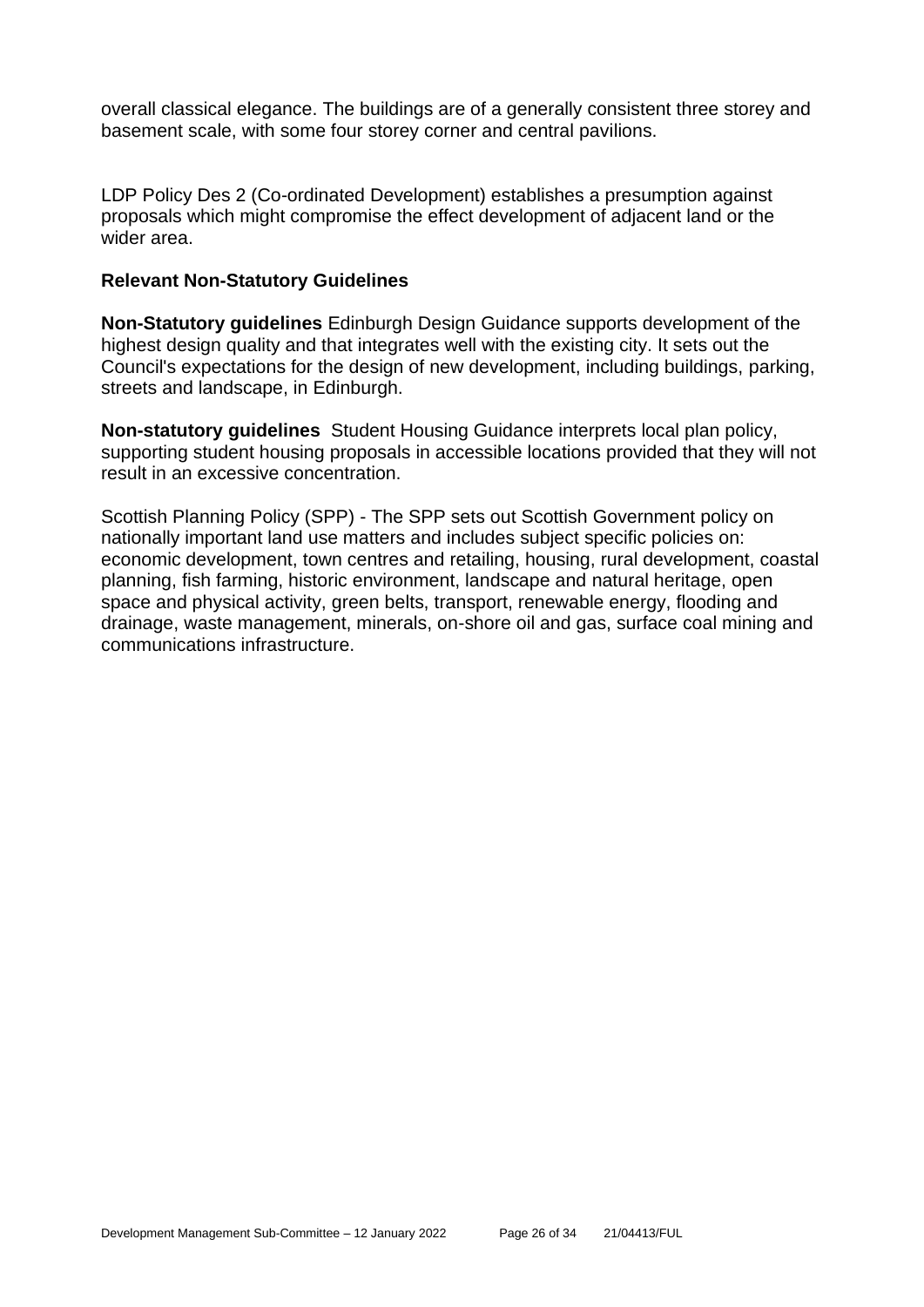# **Appendix 1**

**Application for Planning Permission 21/04413/FUL At Land 175 Metres North Of 22, Haymarket Yards, Edinburgh Student accommodation with associated ancillary development, landscaping and access.**

**Consultations**

#### **Scottish Water response**

*Audit of Proposal*

*Scottish Water has no objection to this planning application; however, the applicant should be aware that this does not confirm that the proposed development can currently be serviced and would advise the following:*

*Water Capacity Assessment*

*Scottish Water has carried out a Capacity review and we can confirm the following:*

*There is currently sufficient capacity in GLENCORSE Water Treatment Works to service your development. However, please note that further investigations may be required to be carried out once a formal application has been submitted to us.*

*Waste Water Capacity Assessment*

*There is currently sufficient capacity for a foul only connection in the EDINBURGH PFI Waste Water Treatment works to service your development. However, please note that further investigations may be required to be carried out once a formal application has been submitted to us.*

#### *Please Note*

*The applicant should be aware that we are unable to reserve capacity at our water and/or waste water treatment works for their proposed development. Once a formal connection application is submitted to Scottish Water after full planning permission has been granted, we will review the availability of capacity at that time and advise the applicant accordingly.*

*Asset Impact Assessment*

*According to our records, the development proposals impact on existing Scottish Water assets.*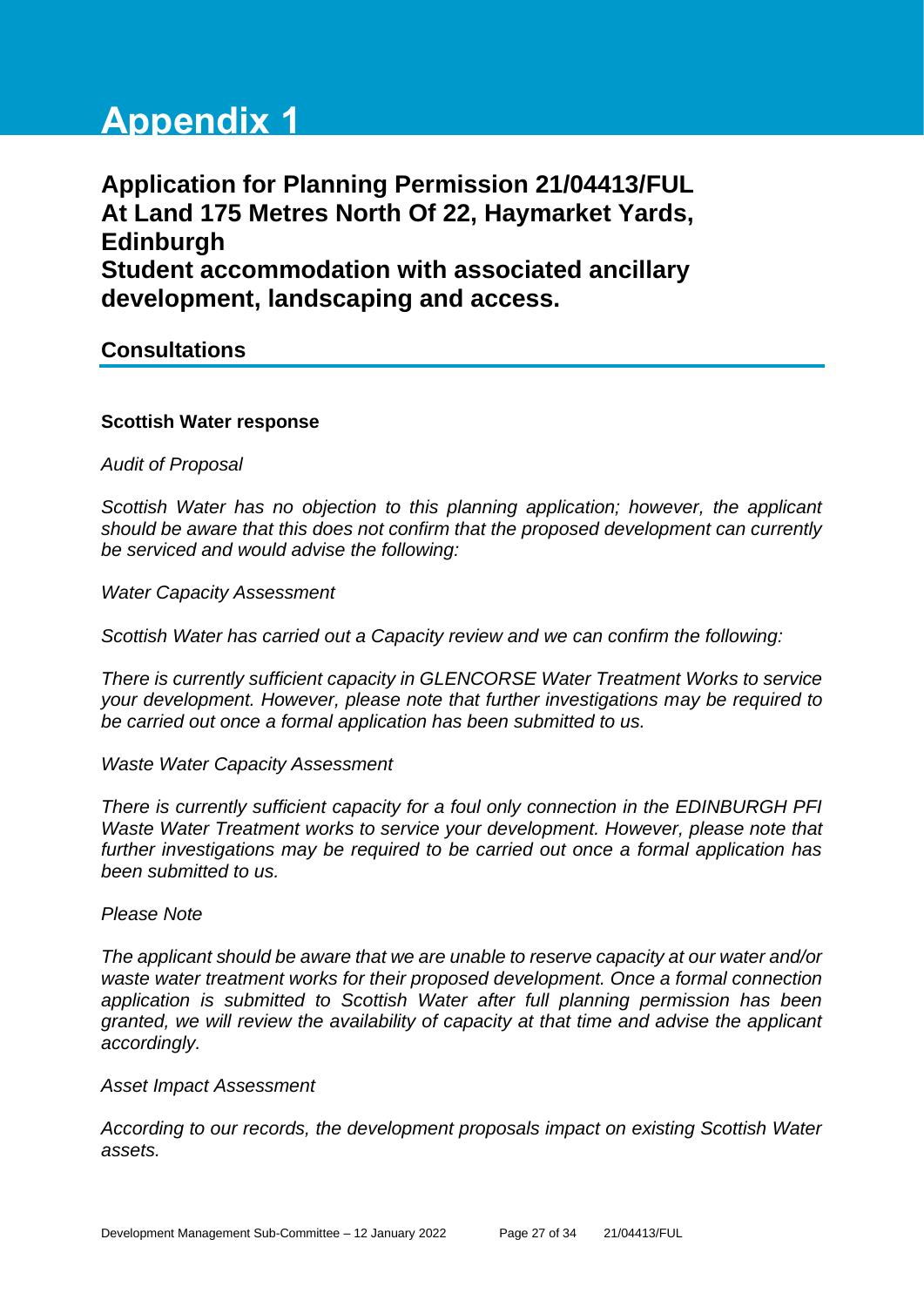*The applicant must identify any potential conflicts with Scottish Water assets and contact our Asset Impact Team via our Customer Portal to apply for a diversion.*

*The applicant should be aware that any conflict with assets identified may be subject to restrictions on proximity of construction. Please note the disclaimer at the end of this response.*

#### *Drinking Water Protected Areas*

*A review of our records indicates that there are no Scottish Water drinking water catchments or water abstraction sources, which are designated as Drinking Water Protected Areas under the Water Framework Directive, in the area that may be affected by the proposed activity.*

#### *Surface Water*

*For reasons of sustainability and to protect our customers from potential future sewer flooding, Scottish Water will not accept any surface water connections into our combined sewer system.*

*There may be limited exceptional circumstances where we would allow such a connection for brownfield sites only, however this will require significant justification from the customer taking account of various factors including legal, physical, and technical challenges.*

*In order to avoid costs and delays where a surface water discharge to our combined sewer system is anticipated, the developer should contact Scottish Water at the earliest opportunity with strong evidence to support the intended drainage plan prior to making a connection request. We will assess this evidence in a robust manner and provide a decision that reflects the best option from environmental and customer perspectives.*

#### *General notes:*

*Scottish Water's current minimum level of service for water pressure is 1.0 bar or 10m head at the customer's boundary internal outlet. Any property which cannot be adequately serviced from the available pressure may require private pumping arrangements to be installed, subject to compliance with Water Byelaws. If the developer wishes to enquire about Scottish Water's procedure for checking the water pressure in the area, then they should write to the Customer Connections department at the above address.*

*If the connection to the public sewer and/or water main requires to be laid through land out-with public ownership, the developer must provide evidence of formal approval from the affected landowner(s) by way of a deed of servitude.*

*Scottish Water may only vest new water or waste water infrastructure which is to be laid through land out with public ownership where a Deed of Servitude has been obtained in our favour by the developer.*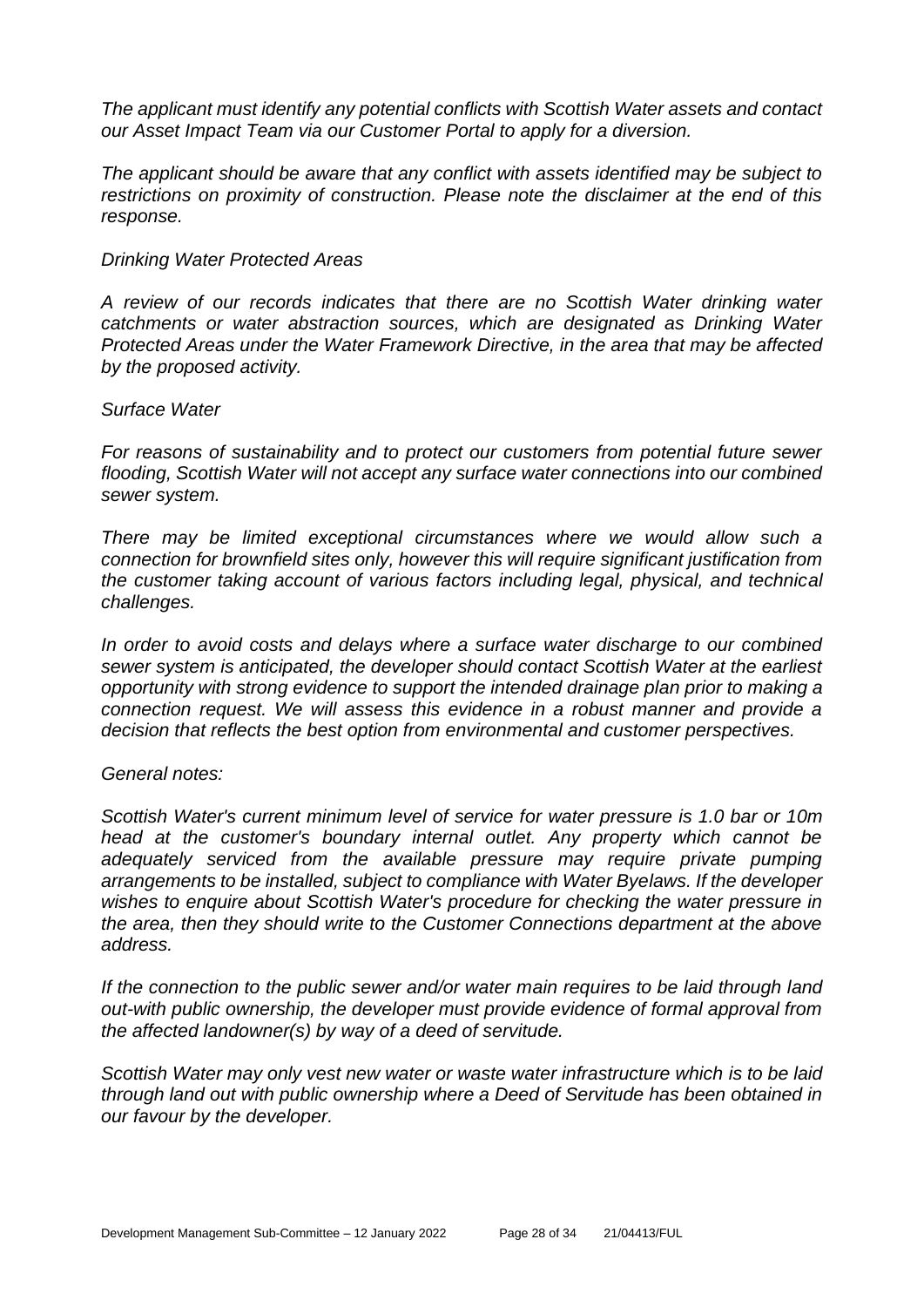*The developer should also be aware that Scottish Water requires land title to the area of land where a pumping station and/or SUDS proposed to vest in Scottish Water is constructed.*

*Next Steps:*

#### *All Proposed Developments*

*All proposed developments require to submit a Pre-Development Enquiry (PDE) Form to be submitted directly to Scottish Water via our Customer Portal prior to any formal Technical Application being submitted. This will allow us to fully appraise the proposals.*

*Where it is confirmed through the PDE process that mitigation works are necessary to support a development, the cost of these works is to be met by the developer, which Scottish Water can contribute towards through Reasonable Cost Contribution regulations.*

#### *Non Domestic/Commercial Property:*

*Since the introduction of the Water Services (Scotland) Act 2005 in April 2008 the water industry in Scotland has opened to market competition for non-domestic customers. All Non-domestic Household customers now require a Licensed Provider to act on their behalf for new water and waste water connections. Further details can be obtained at www.scotlandontap.gov.uk*

#### *Trade Effluent Discharge from Non Dom Property:*

*Certain discharges from non-domestic premises may constitute a trade effluent in terms of the Sewerage (Scotland) Act 1968. Trade effluent arises from activities including; manufacturing, production and engineering; vehicle, plant and equipment washing, waste and leachate management. It covers both large and small premises, including activities such as car washing and launderettes. Activities not covered include hotels, caravan sites or restaurants.*

*Trade effluent must never be discharged into surface water drainage systems as these are solely for draining rainfall run off.*

*For food services establishments, Scottish Water recommends a suitably sized grease trap is fitted within the food preparation areas, so the development complies with Standard 3.7 a) of the Building Standards Technical Handbook and for best management and housekeeping practices to be followed which prevent food waste, fat oil and grease from being disposed into sinks and drains.*

*The Waste (Scotland) Regulations which require all non-rural food businesses, producing more than 50kg of food waste per week, to segregate that waste for separate collection. The regulations also ban the use of food waste disposal units that dispose of food waste to the public sewer. Further information can be found at www.resourceefficientscotland.com.*

#### **Archaeology response**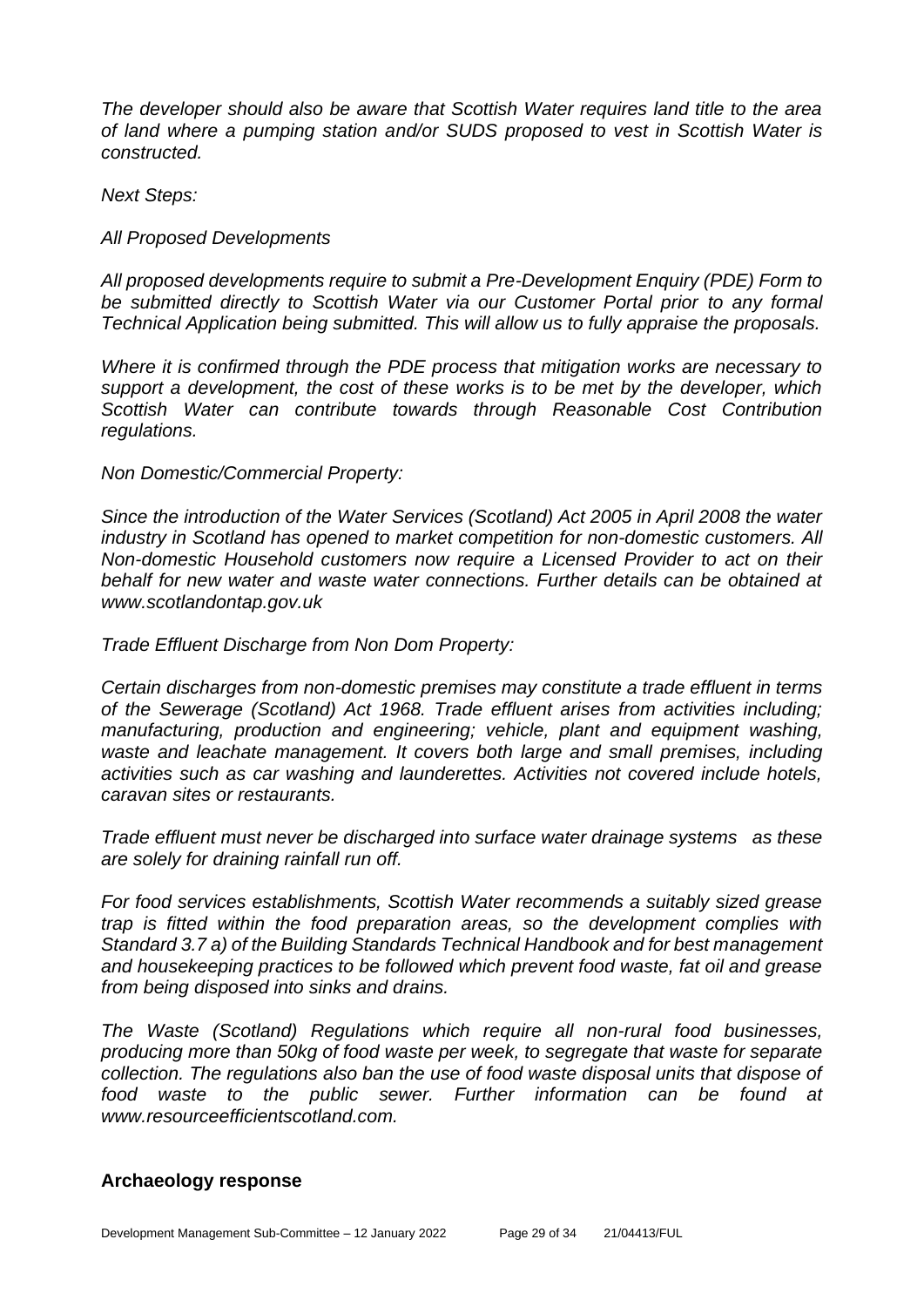*The application lies across the former 19th and 20th century marshalling yards for Haymarket Station constructed around 1840, an area previously associated with the medieval settlement of Coates. Although with in area of archaeological potential the site occurs away from the focus of the railway yards and appears to have been significantly affected by modern (late 20th century) redevelopment.* 

*Accordingly it has been concluded that there are no, known, significant archaeological impacts nor implications in relation to this application.*

#### **Environmental Protection response**

*The site already has consent for planning permission for student accommodation. This is for a 91-student bed development, the application (reference 16/04400/FUL) was approved by the Council on 8 February 2018. Although it should be noted that Environmental Health recommended refusal due to concerns with the potential noise impacts from existing plant on the proposed student accommodation. The latest proposals now include plans to significantly increase the density of the development to 153 proposed studio bedrooms.*

*The site is located next to the existing City Centre Air Quality Management Area, therefore local air quality impacts must be considered. The site is a car free development which is positive. The applicant will also provide 100% bicycle storage for any future residents which is supported by Environmental Protection. The site is well served by local amenities and is within a existing transport hub. Therefore, we have no concerns with regards transport impacts on Local Air Quality.*

*The development intends to follow the energy hierarchy by minimising energy demand through specification of a high performance and airtight building fabric, developing low energy solutions and utilising electric air source heat pumps as the primary heat source for domestic hot water generation. The applicant has advised that the project will adopt an all-electric fuel source to ensure the development reaches net zero carbon (operation). The development will be built to passive design requirements. There is no fossil fuel use proposed on site, again from a local air quality perspective this is approach for special heating and energy is supported.* 

*The main issue Environmental Protection had regarding the previous application was the level of amenity it would provide for future residents. This issue remains and is made worse with this proposal as it will be introducing further sensitive receptors to elevated noise levels due to the proposed increased density. The level of plant may have also increased since the last application was consented. Again, it should be highlighted that Environmental Protection did not support that application.* 

*The applicant has submitted a fresh noise impact assessment. Environmental Protections initial concerns with regards noise was from the rail line to the south and the adjacent office buildings. The applicants noise impact assessment has highlighted that the proposed apartments closest to the Plant at the Apex House will experience daytime plant noise levels significantly in excess of Environmental Protections noise criteria of NR25 allowing for the windows to be open. One of the main mitigation measures include dealing mitigating the noise at the source. As the source of the noise is beyond the site*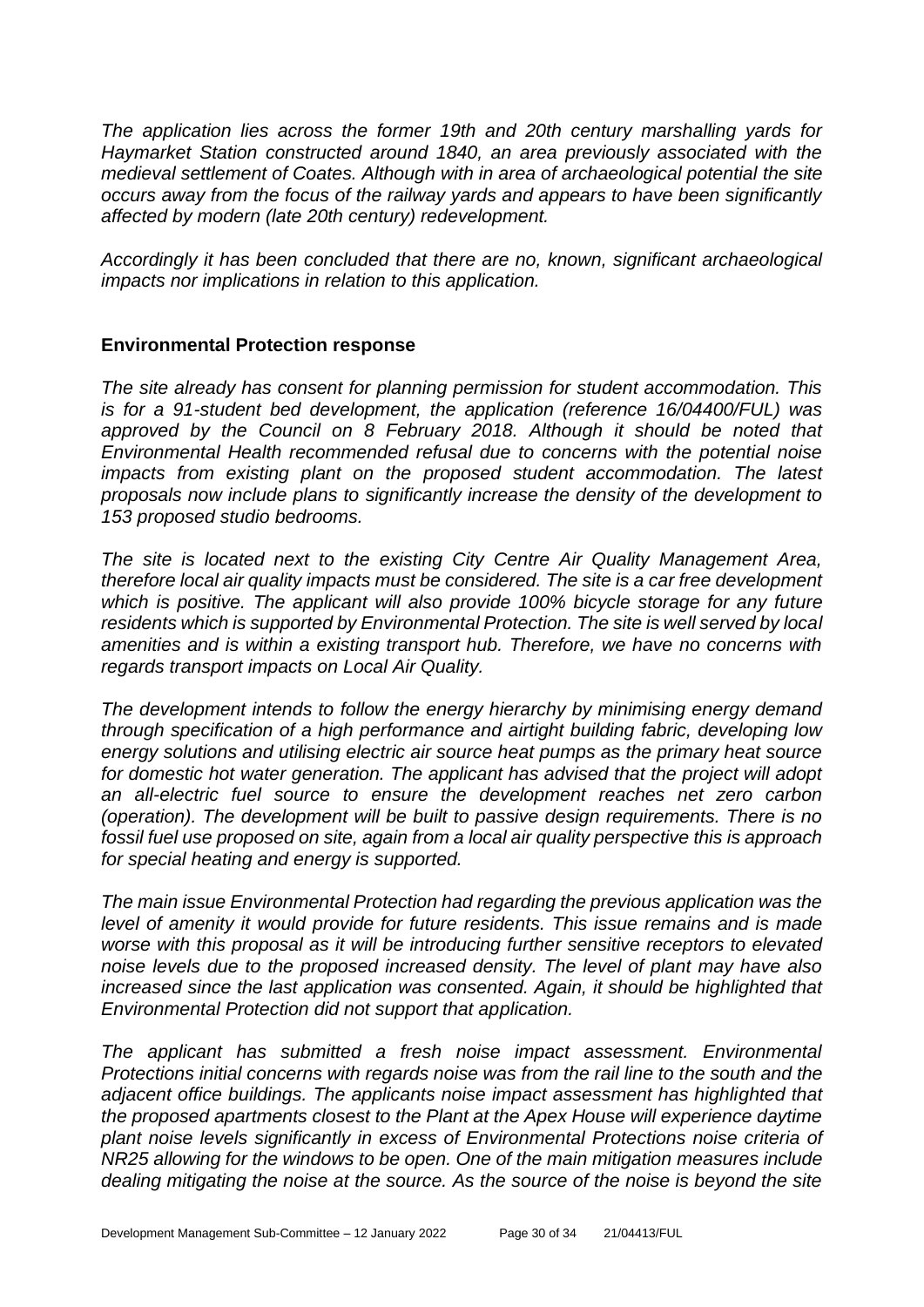*boundary it will not be possible to condition such mitigation measures. It is noted that an objection has been raised from this neighbouring building manager highlighting this issue amongst others.* 

*Ground conditions relating to potential contaminants in, on or under the soil as affecting the site would require investigation and evaluation, in line with current technical guidance such that the site is (or can be made) suitable for its intended new use/s. Any remediation requirements require to be approved by the Planning & Building Standards service. The investigation, characterisation and remediation of land can normally be addressed through attachment of appropriate conditions to a planning consent (except where it is inappropriate to do so, for example where remediation of severe contamination might not*  be achievable). The previous scheme had provided site investigation reports, these will *need to be updated and submitted taking into consideration the proposed changes.* 

*Therefore, Environmental Protection continues to recommend the application is refused, if consented the following condition will need to be included.*

*i) Prior to the commencement of construction works on site:*

*a) A site survey (including intrusive investigation where necessary) must be carried out to establish, either that the level of risk posed to human health and the wider environment by contaminants in, on or under the land is acceptable, or that remedial and/or protective measures could be undertaken to bring the risks to an acceptable level in relation to the development; and*

*b) Where necessary, a detailed schedule of any required remedial and/or protective measures, including their programming, must be submitted to and approved in writing by the Planning Authority.*

*ii) Any required remedial and/or protective measures shall be implemented in accordance with the approved schedule and documentary evidence to certify those works shall be provided for the approval of the Planning Authority.*

#### **Flood Prevention response**

*I have reviewed the documents on the portal and have the following comments to be addressed by the applicant:*

*1. Please provide a completed copy of the Surface Water Management Plan checklist. A copy of the checklist can be found at the link below. The checklist provides a summary of the information provided to support this application.*

*o https://www.edinburgh.gov.uk/downloads/file/22712/surface-water-managementchecklist* 

*2. Please confirm that Scottish Water accept the partial build over the surface water and combined network at the site and that they accept the proposed discharge rate.* 

*3. Please identify existing and proposed ground level surface water flow paths on drawings. This can be achieved by taking the existing site survey and over-marking*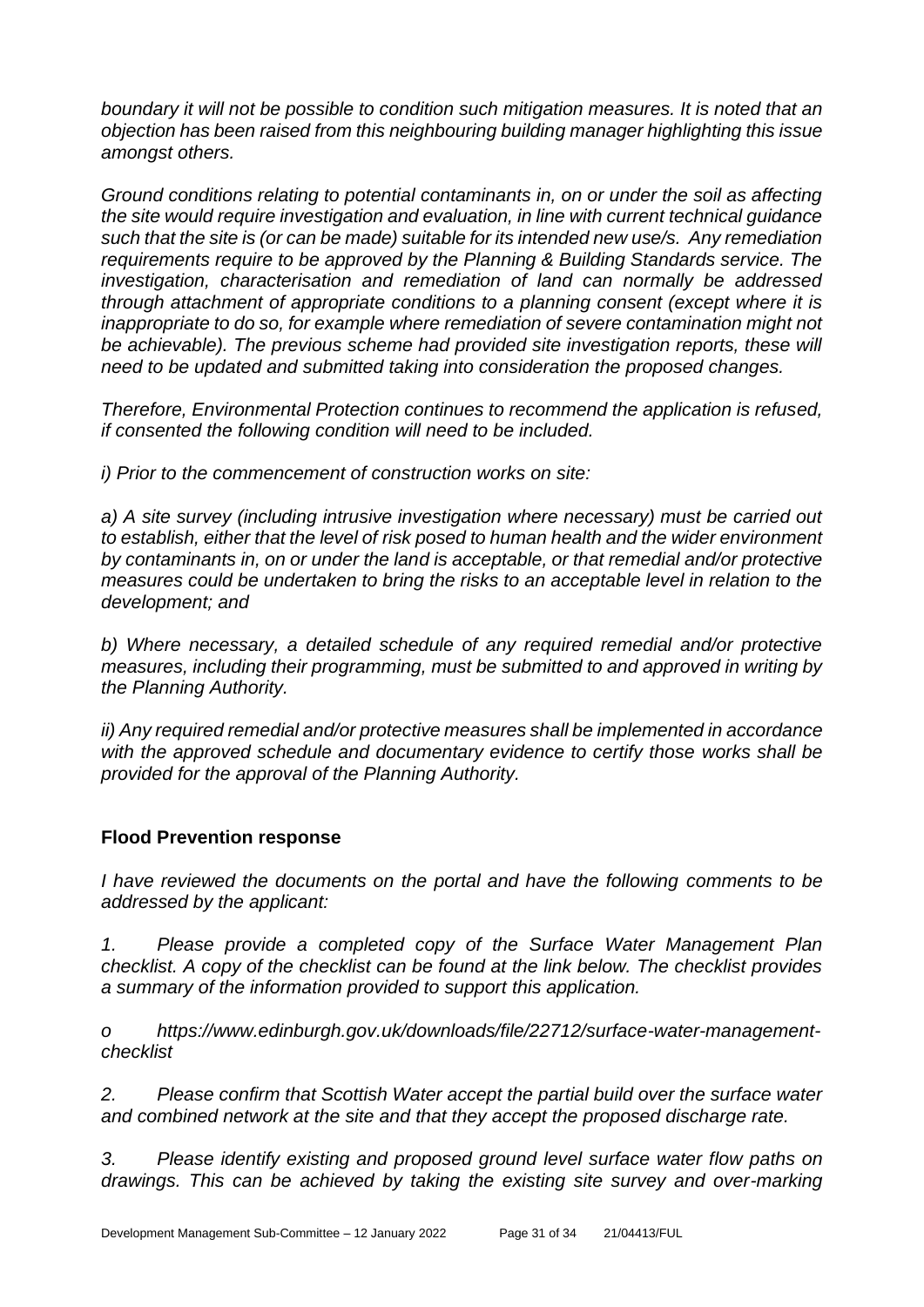*arrows to denote falls and then completing the same with the post-development arrangement. This should include runoff from outside of the site, from unpaved areas within the site, and from paved areas in events which exceed the capacity of the drainage system. The purpose of these drawings is twofold. First, to understand if there is any significant re-direction of surface flows to surrounding land. Second, to identify if surface water will flow towards property entrances and sensitive receptors.*

*4. The online indicative SEPA flood maps identify some surface water flooding at the site. Please confirm whether additional mitigation measures are required to manage this potential flood risk.* 

*5. We recommend the applicant consider above ground surface water attenuation and treatment features. Above ground features that are integrated into the landscape, allow for easier maintenance and identification of potential reduction in storage capacity or blockages. SuDS features that encourage evapotranspiration and infiltration also have the potential to reduce the volume of surface water discharging from the site. Has the option for rainwater harvesting been considered? We are also keen to see SuDS features that encourage wider benefits such as biodiversity and placemaking improvements.*

#### **Flood Prevention response updated**

*We have no major concerns about this application. We would however recommend that prior to construction, the applicant confirm that Scottish Water accept the proposed surface water discharge rate and build over the Scottish Water network. We are happy for you to advise whether this should be added as a condition / informative.*

#### **Roads Authority Issues**

#### *Summary Response*

*No objections subject to appropriate conditions and informatives.*

#### *Full Response*

*No objections to the proposed application subject to the following being included as conditions or informatives as appropriate:*

*1. The applicant will be required to contribute the sum of £162,677 (based on 5,322m² student accommodation in Zone 1) to the Edinburgh Tram in line with the approved Tram Line Developer Contributions report. The sum to be indexed as appropriate and the use period to be 10 years from date of payment;*

*2. The applicant should consider the provision of car club spaces in the area. A contribution of £1,500 per order plus £5,500 per car would be required. Please note that this does not require to be included in any legal agreement;*

*3. The applicant should be advised that as the development is student housing, they will not be eligible for residential parking permits in accordance with the Transport and Environment Committee decision of 4 June 2013. See*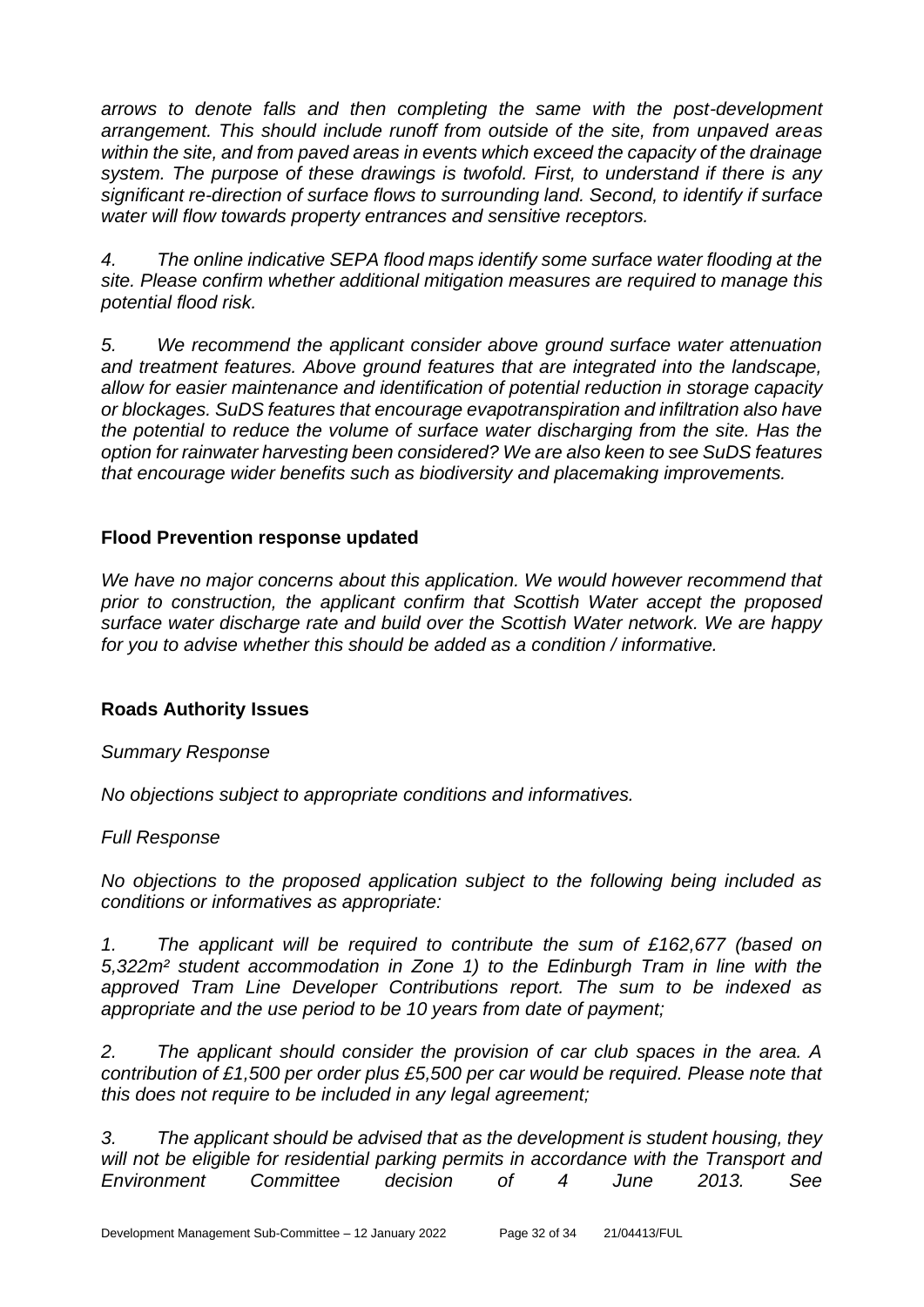*https://democracy.edinburgh.gov.uk/Data/Transport%20and%20Environment%20Com mitte e/20130604/Agenda/item\_77\_-*

*\_controlled\_parking\_zone\_amendments\_to\_residents\_permits\_eligibility.pdf (Category F - All student housing).*

*Note:*

- *o An Interim Travel Plan has been submitted;*
- *o The proposed zero car parking and 100% cycle parking is considered acceptable;*

*TRAMS - Important Note:*

*The proposed site is on or adjacent to the operational / proposed Edinburgh Tram. An advisory note should be added to the decision notice, if permission is granted, noting that it would be desirable for the applicant to consult with the tram team regarding construction timing. This is due to the potential access implications of construction / delivery vehicles and likely traffic implications as a result of diversions in the area which could impact delivery to, and works at, the site. Tram power lines are over 5m above the tracks and do not pose a danger to pedestrians and motorists at ground level or to those living and working in the vicinity of the tramway. However, the applicant should be*  informed that there are potential dangers and, prior to commencing work near the *tramway, a safe method of working must be agreed with the Council and authorisation to work obtained. Authorisation is needed for any of the following works either on or near the tramway:*

*o Any work where part of the site such as tools, materials, machines, suspended*  loads or where people could enter the Edinburgh Tram Hazard Zone. For example, *window cleaning or other work involving the use of ladders;*

*o Any work which could force pedestrians or road traffic to be diverted into the Edinburgh Trams Hazard Zone;*

*o Piling, using a crane, excavating more than 2m or erecting and dismantling scaffolding within 4m of the Edinburgh Trams Hazard Zone;*

*o Any excavation within 3m of any pole supporting overhead lines;*

*o Any work on sites near the tramway where vehicles fitted with cranes, tippers or skip loaders could come within the Edinburgh Trams Hazard Zone when the equipment is in use.*

*The Council has issued guidance to residents and businesses along the tram route and to other key organisations who may require access along the line. See our full guidance on how to get permission to work near a tram way http://edinburghtrams.com/community/working-around-trams*